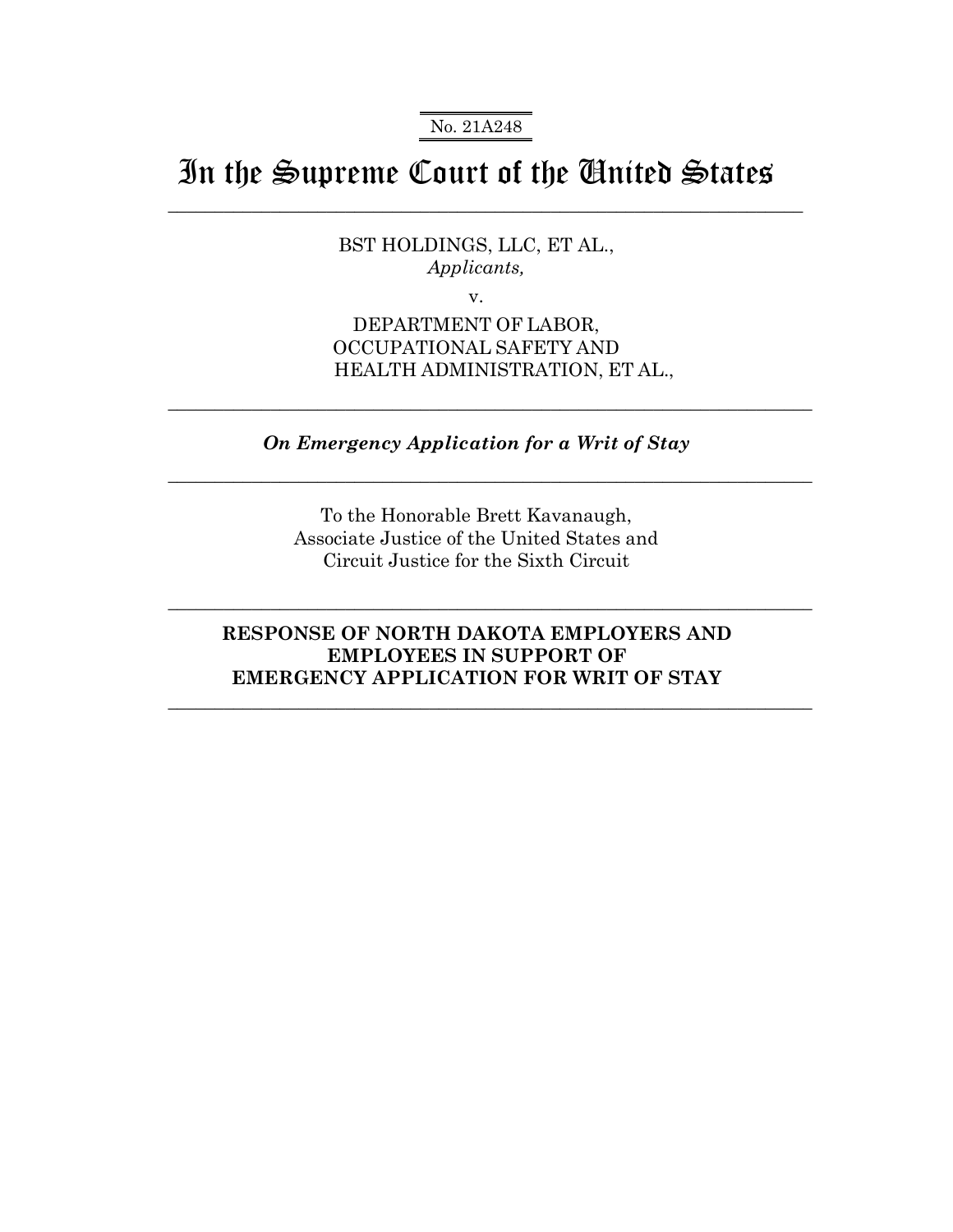#### **QUESTION PRESENTED**

Did the Occupational Safety and Health Administration (OSHA) exceed its lawful authority by issuing an ETS that mandates a vaccination policy for all workplaces with at least 100 employees?

#### **PARTIES TO THE PROCEEDINGS BELOW**

Petitioners DTN Staffing, Inc., Miller Insulation Company, Inc., Aaron Janz, Brad Miller, Corey Hager, Jamie Fleck, Julio Hernandez Ortiz, Sadie Haws, Sheriff Sharma, and Wendi Johnston ("North Dakota employers and employees") herein respond to the Emergency Application for Writ of Stay filed by BST Holdings, LLC, *et al*. on December 18, 2021. Petitioners brought their own Petition for Review of OSHA's Emergency Temporary Standard (ETS) at issue in this matter in the Eighth Circuit of the U.S. Court of Appeals, before the cases were consolidated and transferred to the Sixth Circuit.

Other Petitioners below included: AAI, Inc.; Aaron Abadi; AFT Pennsylvania; American Bankers Association; American Family Association, Inc.; American Federation of Labor-Congress of Industrial Organizations; American Road and Transportation Builders Association; American Trucking Associations, Inc.; Answers in Genesis, Inc.; Asbury Theological Seminary; Associated Builders and Contractors of Alabama, Inc.; Associated General Contractors of America, Inc.; Bentkey Services, LLC, d/b/a Daily Wire; Beta Engineering, LLC; Betten Chevrolet, Inc.; Brick Industry Association; BST Holdings, LLC; Burnett Specialists; Cambridge Christian School, Inc.; Choice Staffing, LLC; Christian Employers

i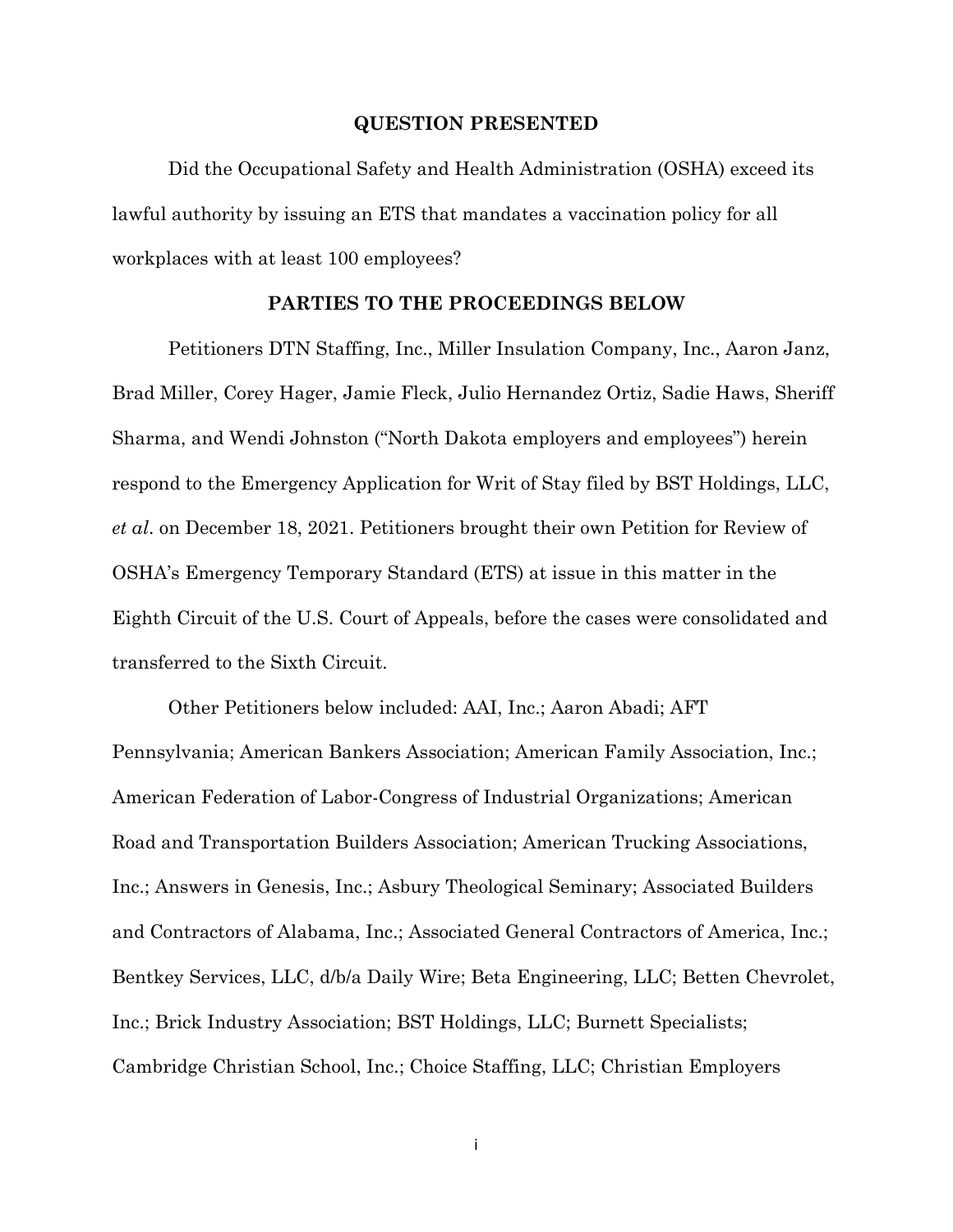Alliance; Christopher L. Jones; Chuck Winder, in his official capacity as President Pro Tempore of the Idaho Senate; Cox Operating, LLC; David John Loschen ; Denver Newspaper Guild, Communications Workers of America, Local 37074, AFL-CIO; Dis-Tran Steel, LLC; Dis-Tran Packaged Substations, LLC; Doolittle Trailer Manufacturing, Inc.; Doyle Equipment Manufacturing Company; Fabarc Steel Supply, Inc.; FMI – The Food Industry Association; Georgia Highway Contractors Association; Georgia Motor Trucking Association; Greg Abbott, Governor of Texas; Gulf Coast Restaurant Group, Inc.; Guy Chemical Company, LLC; Heritage Foundation; Home School Legal Defense Association, Inc.; HT Staffing, Ltd.; Independent Bankers Association; Independent Electrical Contractors – FWCC, Inc.; International Foodservice Distributors Association; International Warehouse and Logistics Association; Jasand Gamble; Job Creators Network; Kentucky Petroleum Marketers Association; Kentucky Trucking Association; King's Academy; Kip Stovall; Lawrence Transportation Company; Leadingedge Personnel Services, Ltd.; Louisiana Motor Transport Association; Massachusetts Building Trades Council; Media Guild of the West, the News Guild-Communications Workers of America, AFL-CIO, Local 39213; MFA, Inc.; MFA Enterprises, Inc.; MFA Oil Company; Michigan Association of Convenience Stores; Michigan Petroleum Association; Michigan Retailers Association; Michigan Trucking Association; Mississippi Trucking Association; Missouri Farm Bureau Services, Inc.; Missouri Fam Bureau Insurance Brokerage, Inc.; National Association of Broadcast Employees and Technicians, The Broadcasting and Cable Television Workers Sector

ii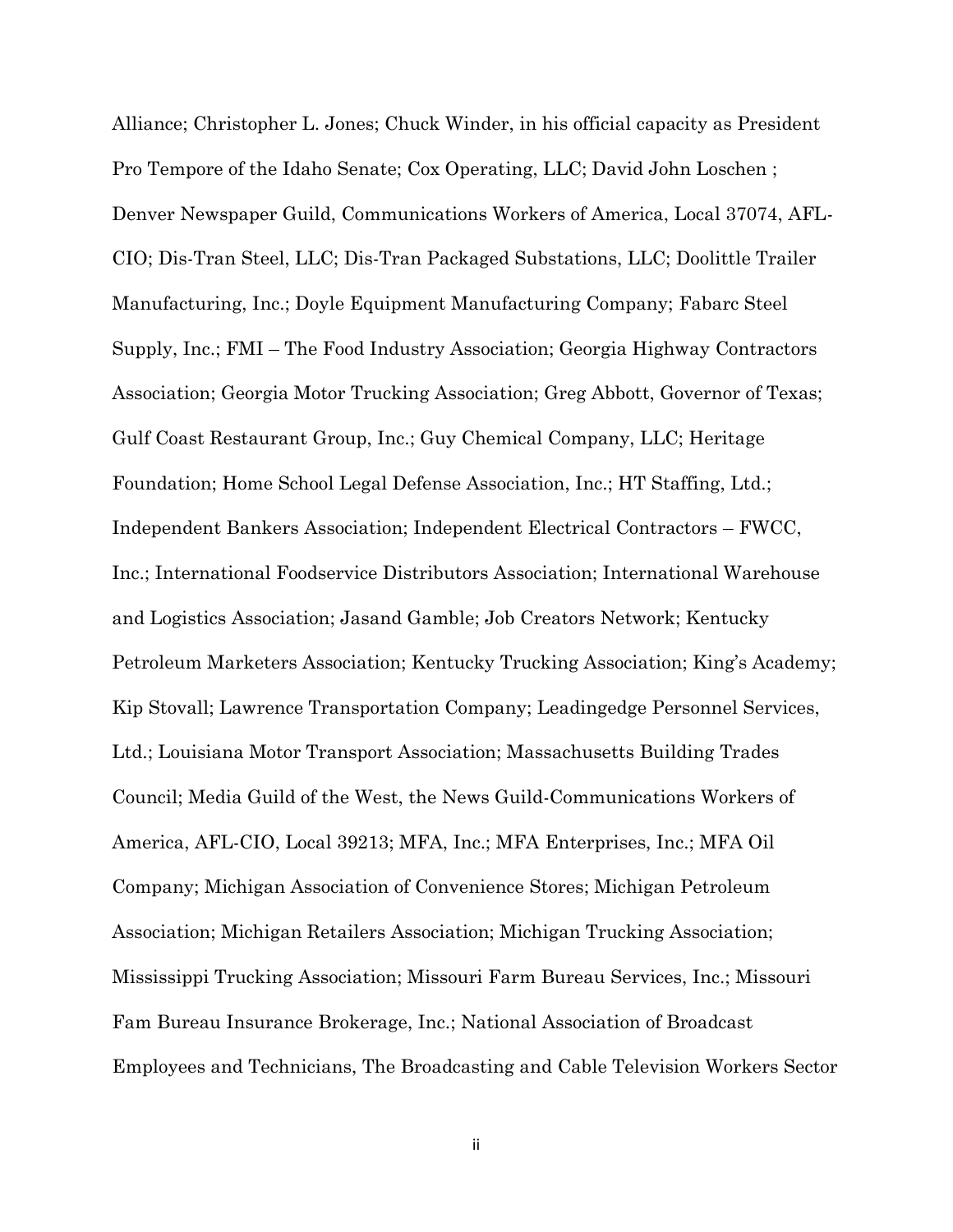of the Communications Workers of America, Local 51, AFL-CIO; National Association of Convenience Stores; National Association of Home Builders; National Association of Wholesaler-Distributors; National Federation of Independent Business; Natural Products Association; National Propane Gas Association; National Retail Federation; North America's Building Trades Unions; Oberg Industries, LLC; Ohio Grocers Association; Ohio Trucking Association; Optimal Field Services, LLC; Pan-o-Gold Banking Company; Phillips Manufacturing & Tower Company; Plastic Corporation; Rabine Group of Companies; Republican National Committee; Riverview Manufacturing, Inc.; Robinson Paving Co.; RV Trosclair, LLC; Ryan Dailey; Samuel Albert Reyna; Scotch Plywood Company, Inc.; Scott Bedke, in his official capacity as Speaker of the Idaho House of Representatives; Service Employees International Union Local 32BJ; Signatory Wall and Ceiling Contractors Alliance; Sioux Falls Catholic Schools, d/b/a Bishop O'Gorman Catholic Schools; Sixarp, LLC; Sixty-Sixth Idaho Legislature; Southern Baptist Theological Seminary; Staff Force, Inc.; Tankcraft Corporation; Tennessee Chamber of Commerce and Industry; Tennessee Grocers and Convenience Store Association; Tennessee Manufacturing Association; Tennessee Trucking Association; Terri Mitchell; Texas Trucking Association; the States of Alabama, Alaska, Arizona, Arkansas, Florida, Georgia, Idaho, Indiana, Iowa, Kansas, Kentucky, Louisiana, Mississippi, Missouri, Montana, Nebraska, New Hampshire, North Dakota, Ohio, Oklahoma, South Carolina, South Dakota, Tennessee, Texas, Utah, West Virginia and Wyoming; Tony Pugh; Tore Says LLC; Trosclair Airline,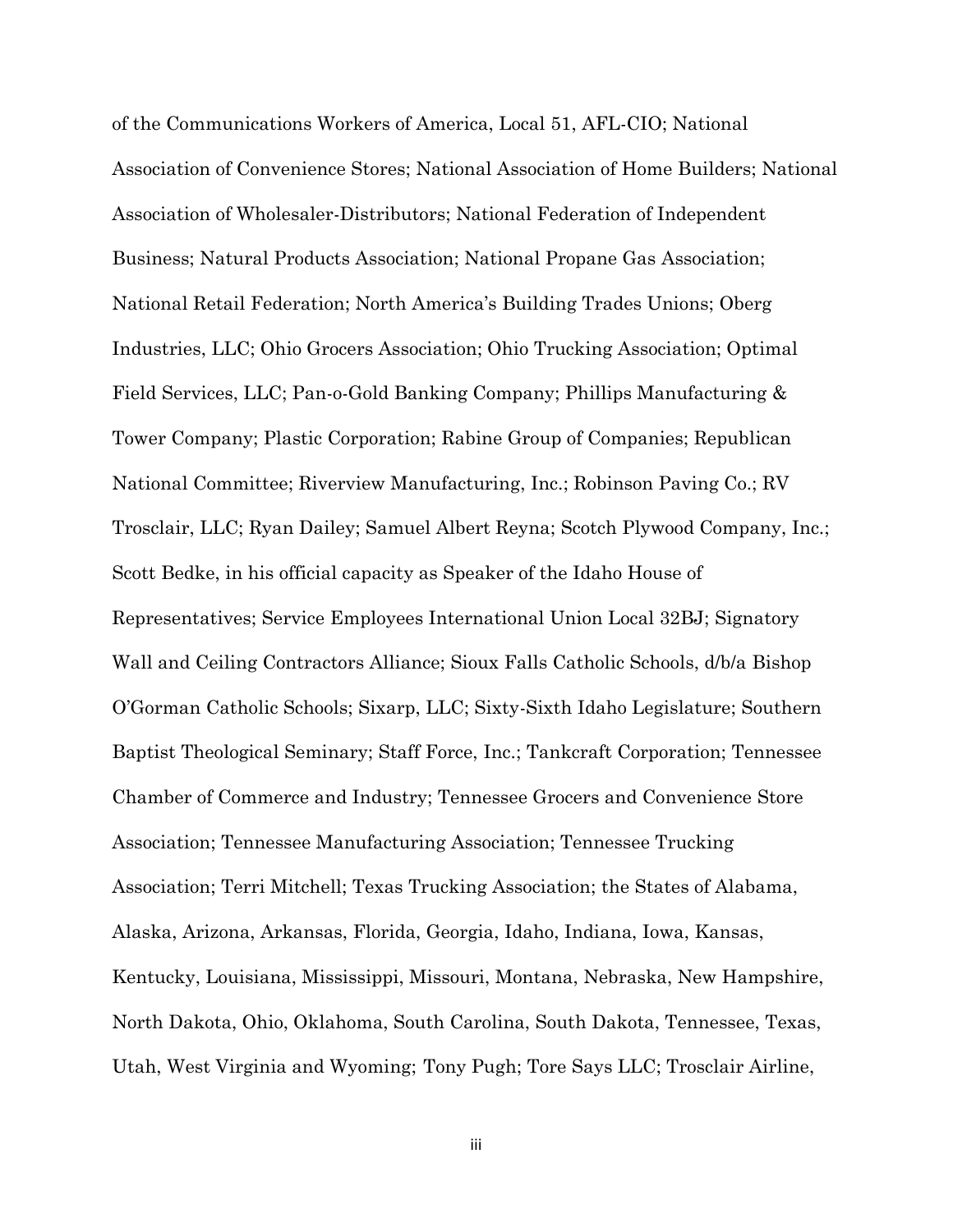LLC; Trosclair Almonaster, LLC; Trosclair and Sons, LLC; Trosclair & Trosclair, Inc.; Trosclair Carrollton, LLC; Trosclair Claiborne, LLC; Trosclair Donaldsonville, LLC; Trosclair Houma, LLC; Trosclair Judge Perez, LLC; Trosclair Lake Forest, LLC; Trosclair Morrison, LLC; Trosclair Paris, LLC; Trosclair Terry, LLC; Trosclair Williams, LLC; Union of American Physicians and Dentists; United Association of Journeymen and Apprentices of the Plumbing and Pipe Fitting Industry of the United States and Canada; United Food and Commercial Workers International Union, AFL/CIO-CLC; Waterblastings, LLC; and Word of God Fellowship, Inc. d/b/a Daystar Television Network.

The Respondents, who were also the Respondents below, are the Occupational Safety and Health Administration; the Department of Labor; Douglas L. Parker, in his official capacity as Assistant Secretary of Labor of Occupational Safety and Health; James Frederick, in his official capacity as Deputy Assistant Secretary of Labor of the Occupational Safety and Health Administration; Martin J. Walsh, in his official capacity as the Secretary of Labor; Joseph R. Biden, President of the United States; and the United States of America.

The following parties were proposed intervenors below: Chuck Winder, in his official capacity as President Pro Tempore of the Idaho State Senate; Scott Bedke, in his official capacity as Speaker of the House of Representatives of the State of Idaho; Jose A. Perez; and Nancy C. Perez.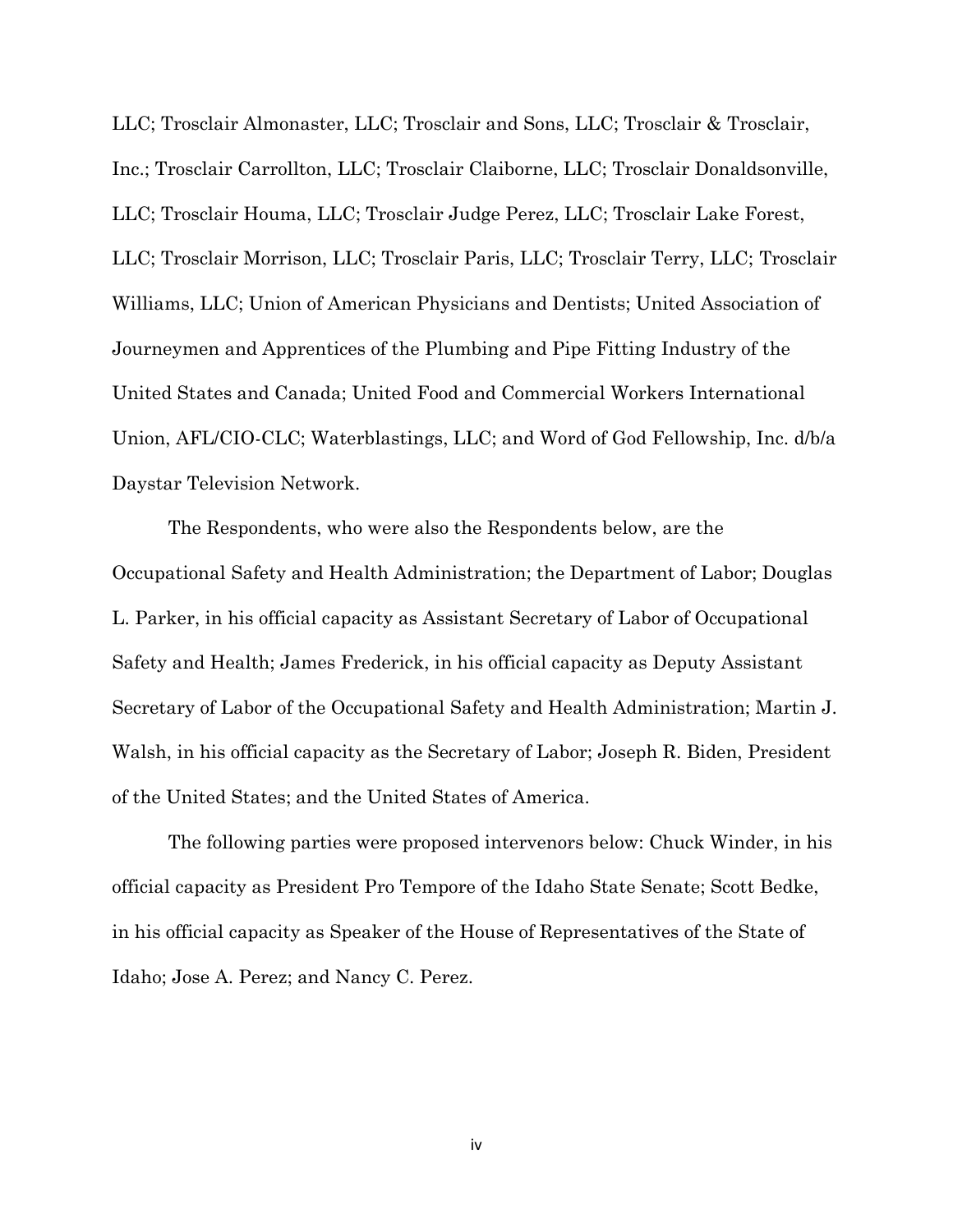#### **RULE 29.6 STATEMENT**

Supreme Court Rule 29.6 requires Petitioner North Dakota employers and employees hereby submit the following corporate-disclosure statement.

1. Petitioners have no parent corporation other than Miller Insulation Company, Inc., whose parent corporation is Miller Enterprises, Inc.

2. No publicly held corporation owns any portion of Petitioners, and Petitioners are not a subsidiary or an affiliate of any publicly owned corporation.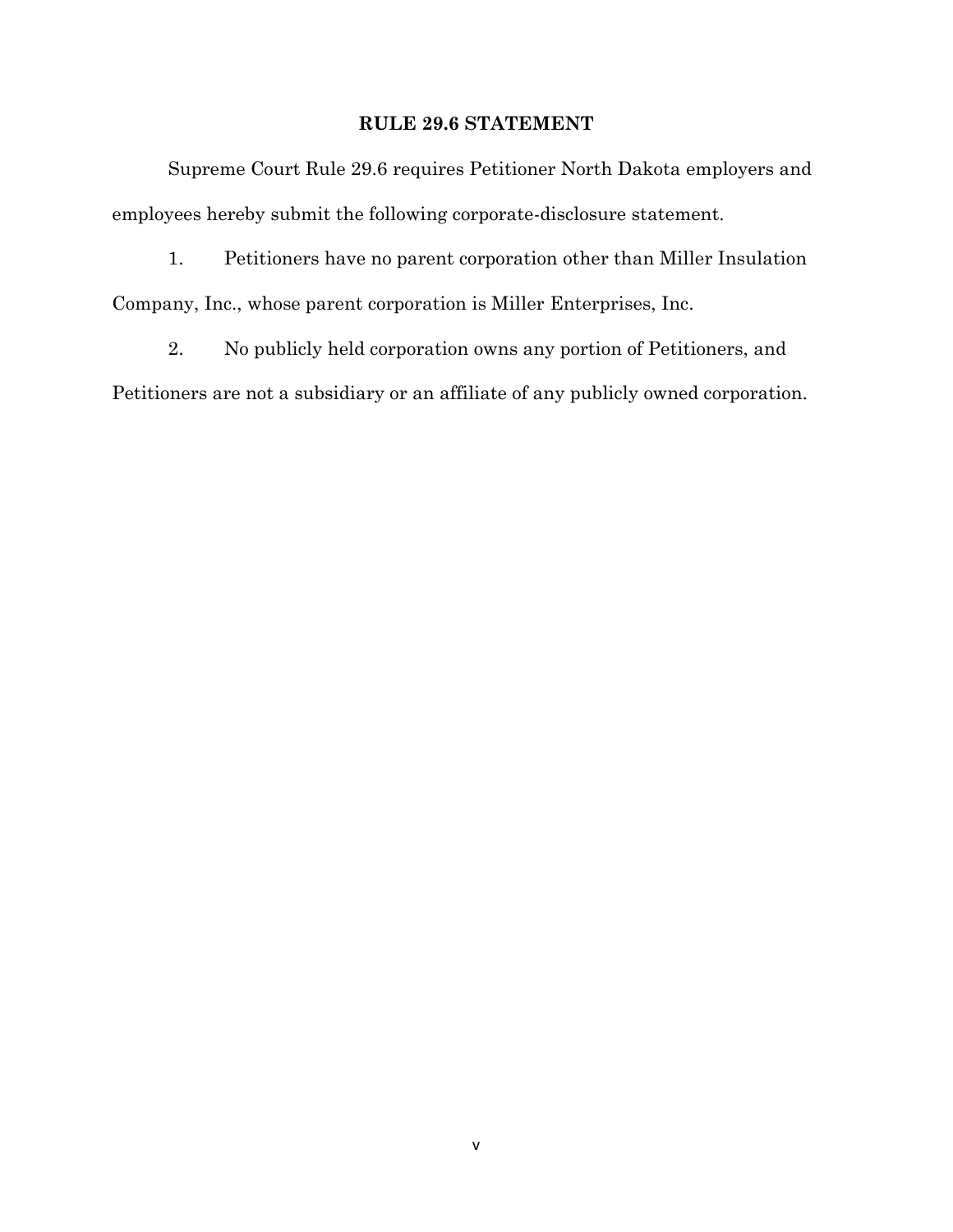# **TABLE OF CONTENTS**

| I.   |                                                             |
|------|-------------------------------------------------------------|
|      |                                                             |
|      | B. The ETS Denies Fifth Amendment Liberty Interests         |
|      |                                                             |
|      | D. The ETS Fails to Meet the Statutory Standard of Review13 |
| II.  | Irreparable Harm to North Dakota Employers and Employees17  |
| III. |                                                             |
| IV.  |                                                             |
|      |                                                             |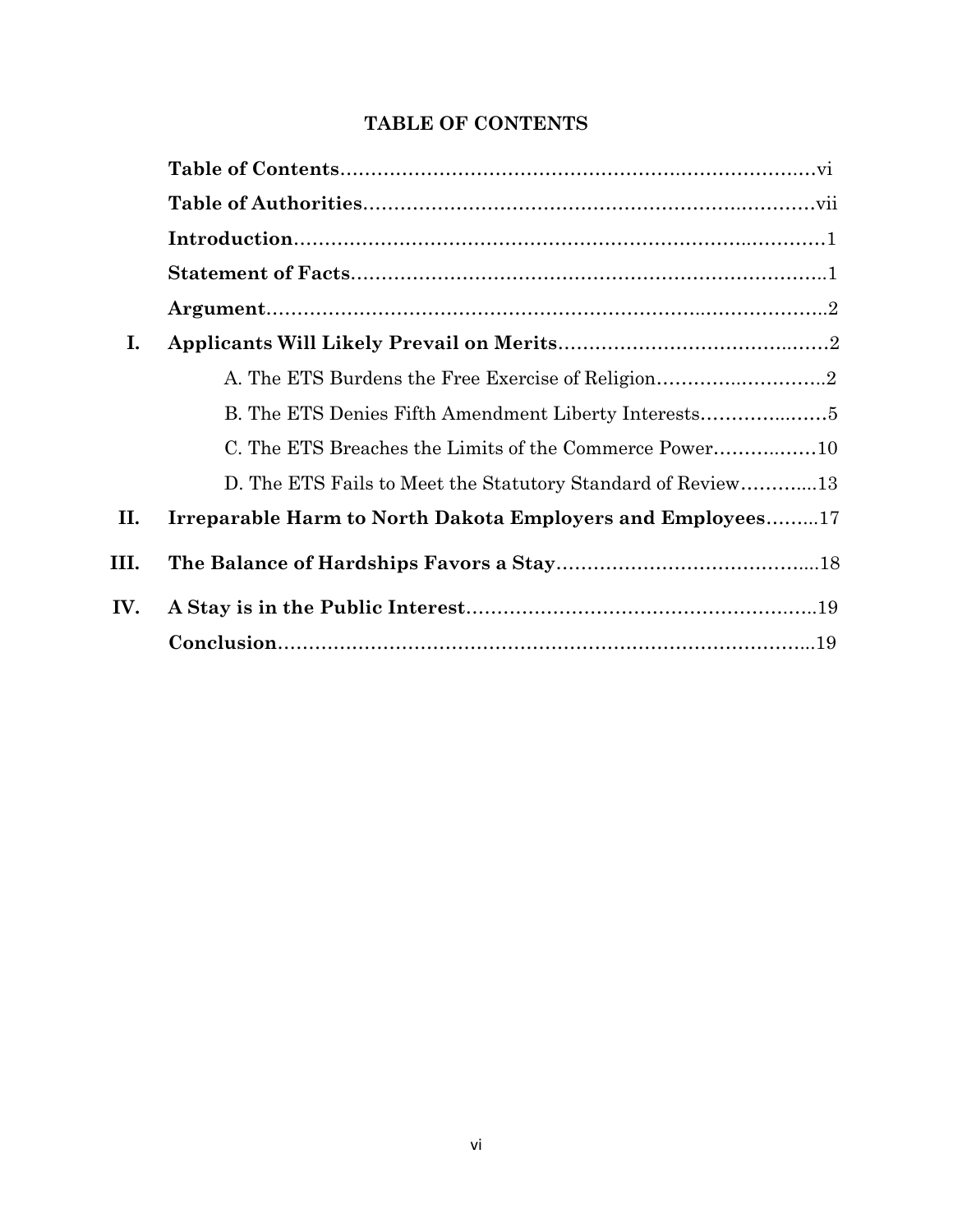# **TABLE OF AUTHORITIES**

### **Cases**

| American Fed'n of Labor v. OSHA, 965 F.2d 962 (11th Cir. 1992)13, 14              |  |
|-----------------------------------------------------------------------------------|--|
| Aqua Slide 'n' Dive Corp. v. Consumer Prod. Safety Comm'n, 569 F.2d 831, 838 (5th |  |
| $Cir.1978$<br>14                                                                  |  |
| Asbestos Info. Association/North Am. v. OSHA, 727 F.2d 415, 421 (5th Cir.         |  |
| 1984)                                                                             |  |
|                                                                                   |  |
| Cruzan v. Director, Missouri Dept. of Health, 497 U.S. 261, 278-279 (1990)5, 6    |  |
|                                                                                   |  |
|                                                                                   |  |
|                                                                                   |  |
|                                                                                   |  |
| National Federation of Independent Businesses v. Sebelius, 567 U.S. 519           |  |
| $(2012)$                                                                          |  |
|                                                                                   |  |
|                                                                                   |  |
|                                                                                   |  |
|                                                                                   |  |
|                                                                                   |  |
|                                                                                   |  |
|                                                                                   |  |
|                                                                                   |  |
|                                                                                   |  |
|                                                                                   |  |

# **Statutes and Regulations**

# **Constitutional Provisions**

## **Other Authorities**

*106 Research Studies Affirm Naturally Acquired Immunity to Covid-19*, BROWNSTONE INSTITUTE (Oct 17, 2021), available at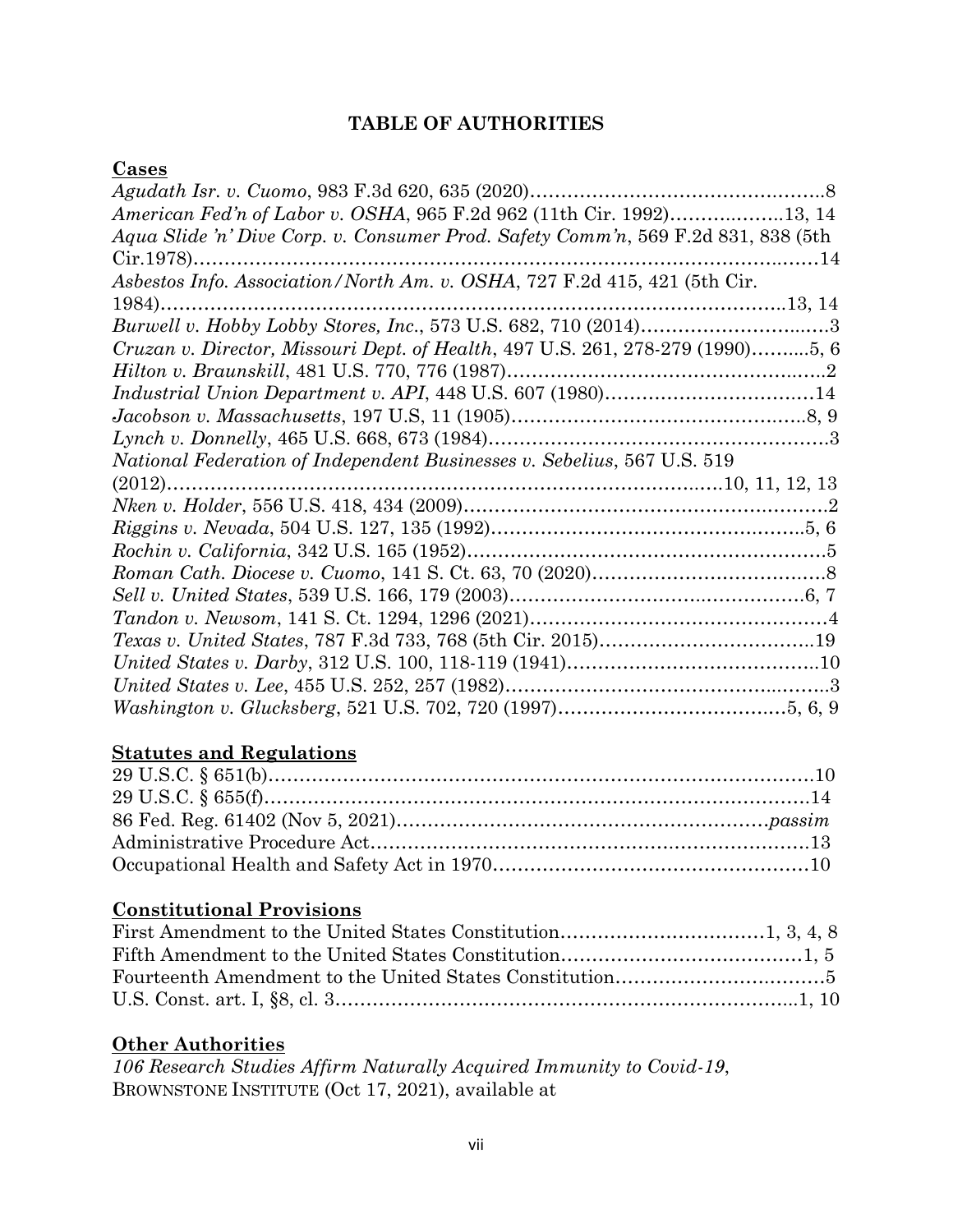| https://brownstone.org/articles/79-research-studies-affirm-naturally-acquired-                                                                                                                                          |
|-------------------------------------------------------------------------------------------------------------------------------------------------------------------------------------------------------------------------|
| Emily Kopp, CDC Report Shows Vaccinated People Can Spread COVID-19, Roll<br>Call, July 30, 2021, available at https://www.msn.com/en-us/news/us/cdc-report-<br>shows-vaccinated-people-can-spread-covid-19/ar-AAML2bE17 |
| FDA guidance at https://www.fda.gov/medical-devices/coronavirus-covid-19-and-<br>medical-devices/face-masks-barrier-face-coverings-surgical-masks-and-respirators-                                                      |
| Janet Nguyen, How Much Does a COVID Test Cost? Marketplace, October 11, 2021,<br>available at https://www.marketplace.org/2021/10/11/how-much-does-a-covid-19-                                                          |
| Joel Bremen, et al., Diagnosis and Management of Smallpox, NE J. Med. 2002,<br>346:1300-1308, available at https://www.nejm.org/doi/10.1056/NEJMra0200258                                                               |
| John LaMattina, "Surprising Cost for Covid-19 Vaccine Administration," Forbes,<br>April 15, 2021, available at<br>https://www.forbes.com/sites/johnlamattina/2021/04/15/surprising-cost-for-covid-19-                   |
| Mortality Analyses-Johns Hopkins Coronavirus Resource Center at                                                                                                                                                         |
| Sivan Gazit et al., Comparing SARS-CoV-2 Natural Immunity to Vaccine-Induced<br>Immunity, MedRxiv (2021), available at                                                                                                  |
| https://www.medrxiv.org/content/10.1101/2021.08.24.21262415v1.full-text15                                                                                                                                               |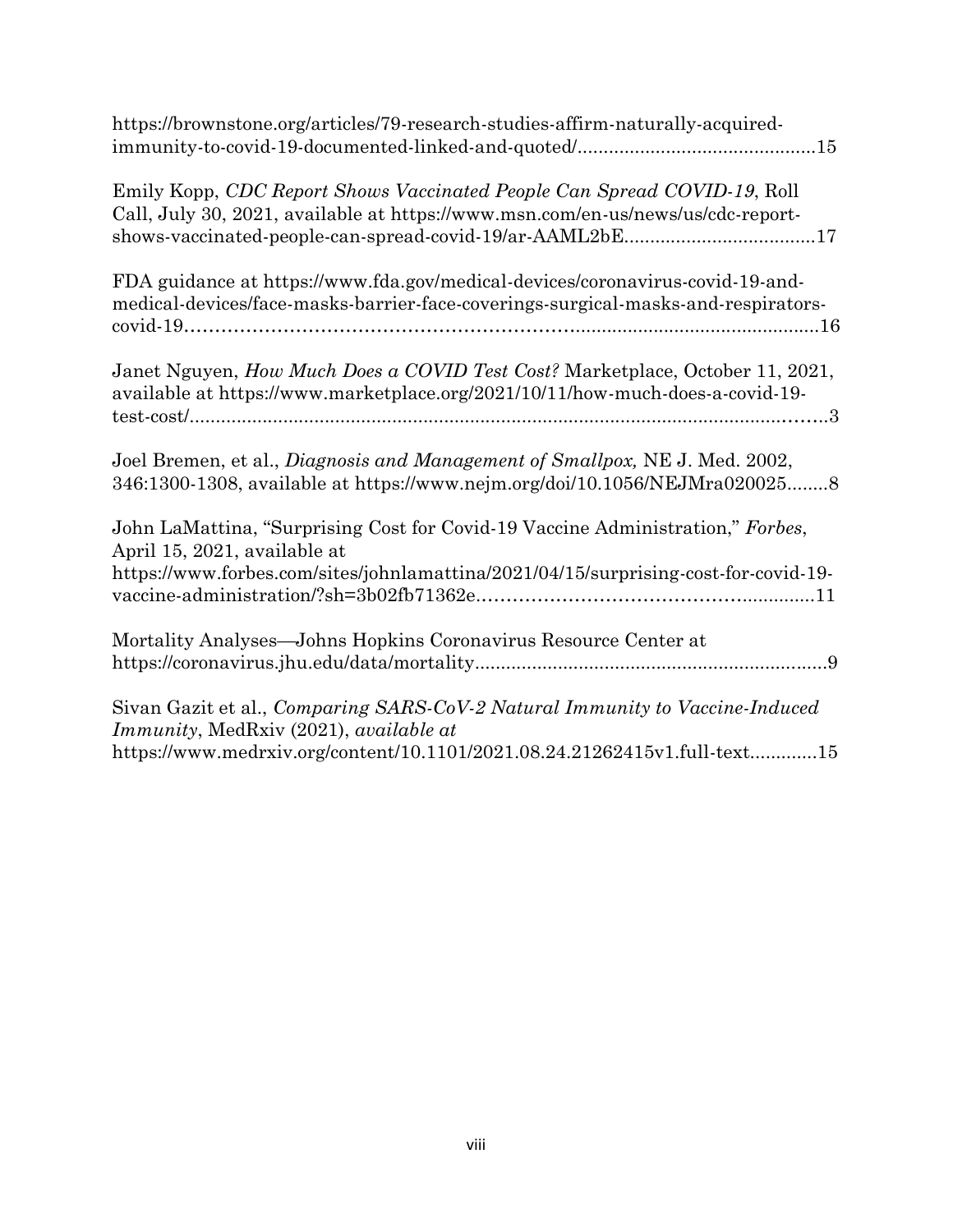#### **INTRODUCTION**

Petitioner North Dakota employers and employees support the Emergency Application filed by BST Holdings, LLC, *et al*., and the arguments therein. However, Petitioner North Dakota employers and employees advanced additional claims below that were not made by Applicants. Specifically, Petitioners maintain that the ETS violates the United States Constitution in the following respects:

- 1. The ETS violates the liberty interests of employees, in violation of the Fifth Amendment; and
- 2. The ETS violates employees' free exercise of religion, in violation of the First Amendment.

Those claims, on both of which the government must prevail if the ETS is to be sustained, are presented herein in argument sections I.A. and I.B. North Dakota employers and employees also present additional arguments in support of two of the claims that were made by Applicants, namely that the ETS unconstitutionally exceeds the limits of the Commerce Power and the ETS exceeds OSHA's statutory authority. Those arguments are presented in sections I.C. and I.D. below.

#### **STATEMENT OF FACTS**

The factual background contained in the Emergency Application of BST Holdings, LLC, *et al*. is accurate.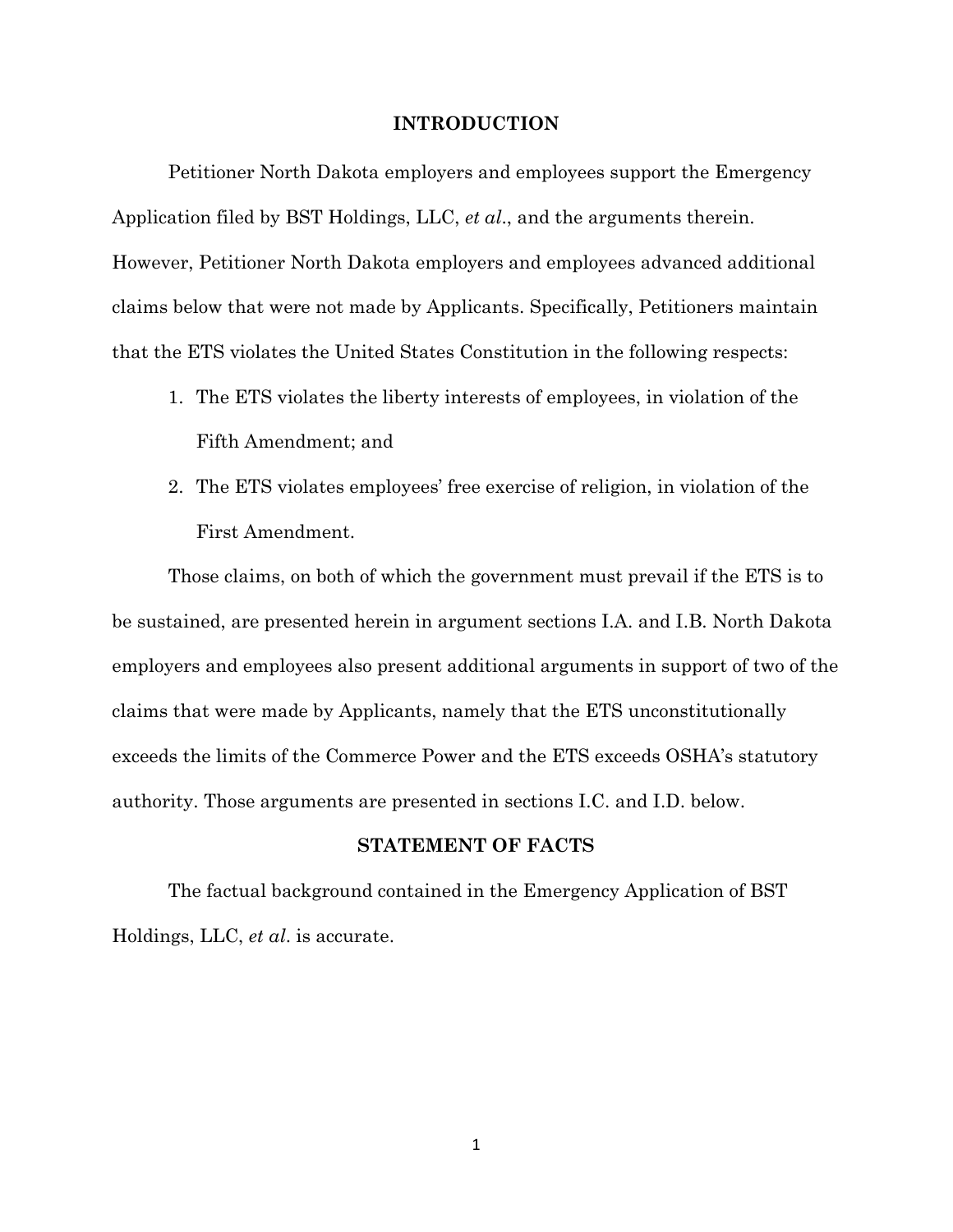#### **ARGUMENT**

In deciding whether to issue a stay, this Court considers "four factors: '(1) whether the stay applicant has made a strong showing that he is likely to succeed on the merits; (2) whether the applicant will be irreparably injured absent a stay; (3) whether issuance of the stay will substantially injure the other parties interested in the proceeding; and (4) where the public interest lies.'" *Nken v. Holder*, 556 U.S. 418, 434 (2009) (quoting *Hilton v. Braunskill*, 481 U.S. 770, 776 (1987)). The first two factors "are the most critical." *Id*. All four factors strongly support the issuance of a stay.

#### **I. Applicants Will Likely Prevail on the Merits.**

#### **A. The ETS Burdens the Free Exercise of Religion**

The ETS disproportionately impacts Petitioners Haws and Ortiz as Christians whose sincerely held religious beliefs forbid them from receiving the vaccine. It places them in the position of having to choose between their religious beliefs and their jobs. The ETS's alternative option of weekly testing and mask wearing also severely burdens the exercise of their religious faith. It unfairly treats them differently from vaccinated employees who do not hold the same religious beliefs by (1) forcing them to pay for weekly COVID-19 testing themselves and (2) requiring them to wear masks at all times while at work marking them with a virtual scarlet letter. Employees who refuse the vaccine must pay dearly to exercise their religious beliefs, and their employers are not required to cover that cost. Those tests can be extremely expensive, adding up to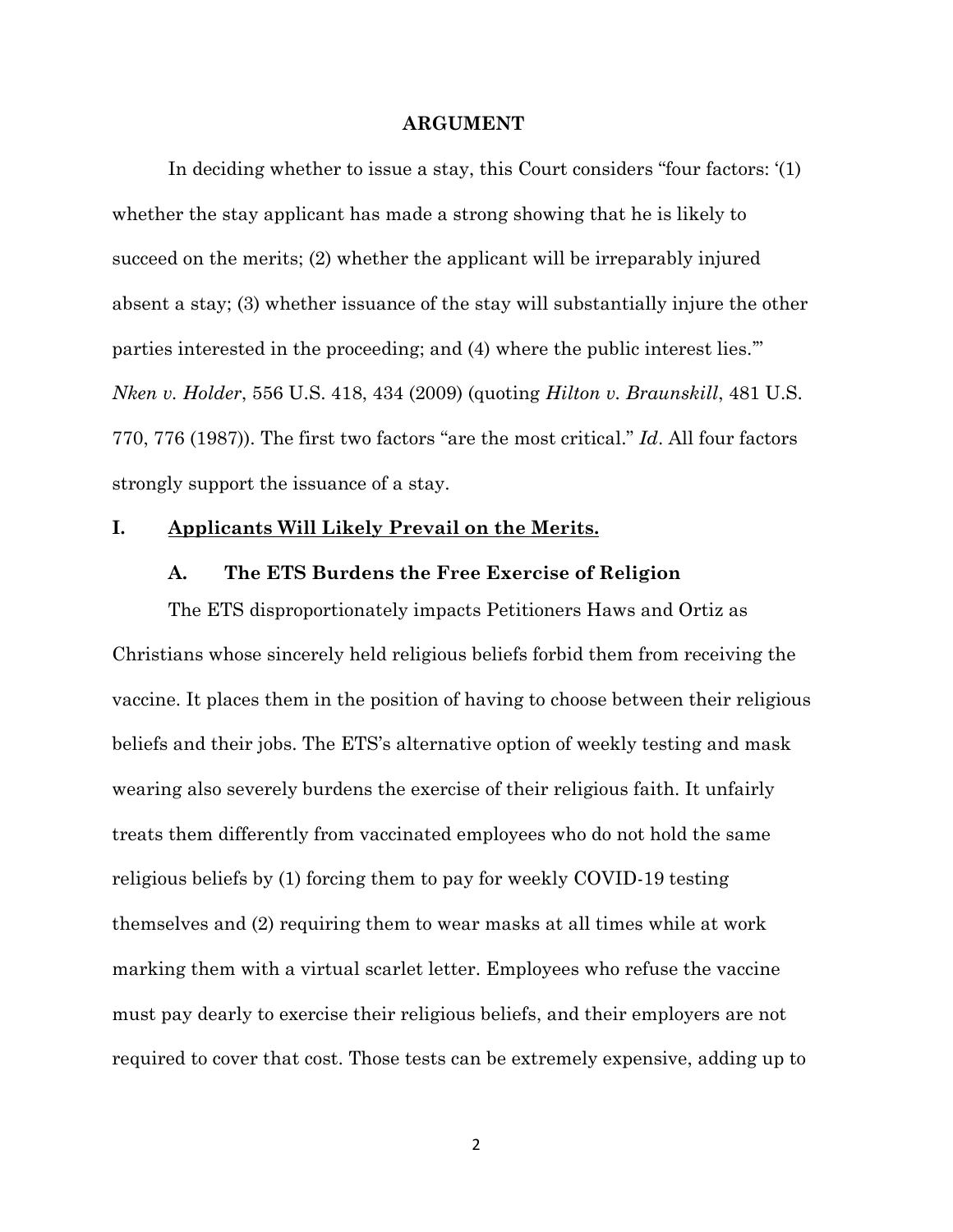approximately \$7,696 annually.<sup>1</sup>

The Free Exercise Clause of the First Amendment requires government accommodation, not merely tolerance, of all religions and forbids hostility toward any. *Lynch v. Donnelly*, 465 U.S. 668, 673 (1984). Further, the "exercise of religion" involves not only belief and profession but the performance of, or abstention from, physical acts that are engaged in for religious reasons. *Burwell v. Hobby Lobby Stores, Inc*., 573 U.S. 682, 710 (2014). Thus, a law that operates to make the practice of religious beliefs more expensive in the context of one's employment imposes a burden on the exercise of religion. *Id*.; *see also*, *United States v. Lee*, 455 U.S. 252, 257 (1982) (recognizing that "compulsory participation in the social security system interferes with [Amish employers'] free exercise rights"). Here, Haws and Ortiz will have to bear an expensive burden for refusing to receive the vaccine. A virtual tax is imposed on their exercise of religion.

The Government will doubtless argue that the ETS is a neutrallyapplicable rule that does not target any religion, and therefore is not subject to heightened scrutiny. However, this case does not fit into the neutrally-applicablerule category so easily. "[G]overnment regulations are not neutral and generally

<sup>1</sup> Frequent tests that are not medically necessary are unlikely to be covered by insurance policies. The cost per test ranges from \$20 to \$1,419, with the median cost being \$148. Janet Nguyen, How Much Does a COVID Test Cost? Marketplace, October 11, 2021, available at https://www.marketplace.org/2021/10/11/how-muchdoes-a-covid-19-test-cost/. At the median of \$148 per test, the annual cost would be \$7,696.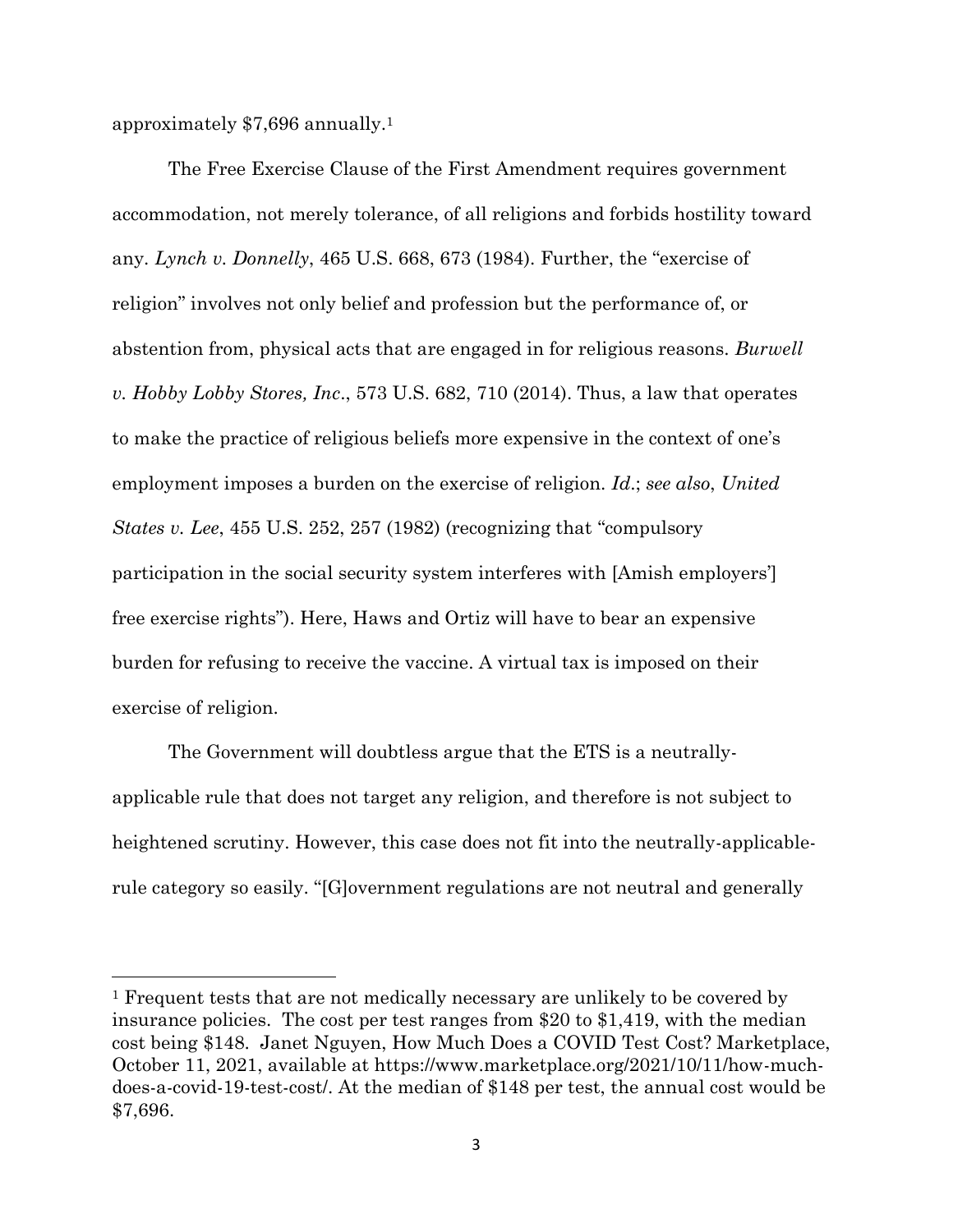applicable, and therefore trigger strict scrutiny under the Free Exercise Clause, whenever they treat *any* comparable secular activity more favorably than religious exercise.… It is no answer that a State treats some comparable secular businesses or other activities as poorly as or even less favorably than the religious exercise at issue." *Tandon v. Newsom*, 141 S. Ct. 1294, 1296 (2021) (internal citations omitted). In that case, COVID-19 restrictions on gatherings had a greater burden on religious gatherings than on secular gatherings. The same may be said in the instant case. All employees covered by the ETS must make a coerced decision whether or not to receive a COVID-19 vaccination. That coerced decision places a much greater burden on an employee who has sincerelyheld religious convictions against the vaccination than it does on an employee who has no such religious beliefs. Accordingly, strict scrutiny applies.

Assuming arguendo that imposing a mandatory COVID-19 vaccination requirement on private companies with over 100 employees is supported by a compelling government interest, the ETS still fails strict scrutiny because it is not narrowly tailored. "[N]arrow tailoring requires the government to show that measures less restrictive of the First Amendment activity could not address its interest in reducing the spread of COVID." *Id.* at 1296-97. There are multiple less-restrictive ways of advancing that interest, such as (1) regular testing of employees funded by the government, without a vaccination requirement, (2) workplace social distancing and hand-washing requirements, or (3) a system that allows employees with natural immunity to present a positive antibodies test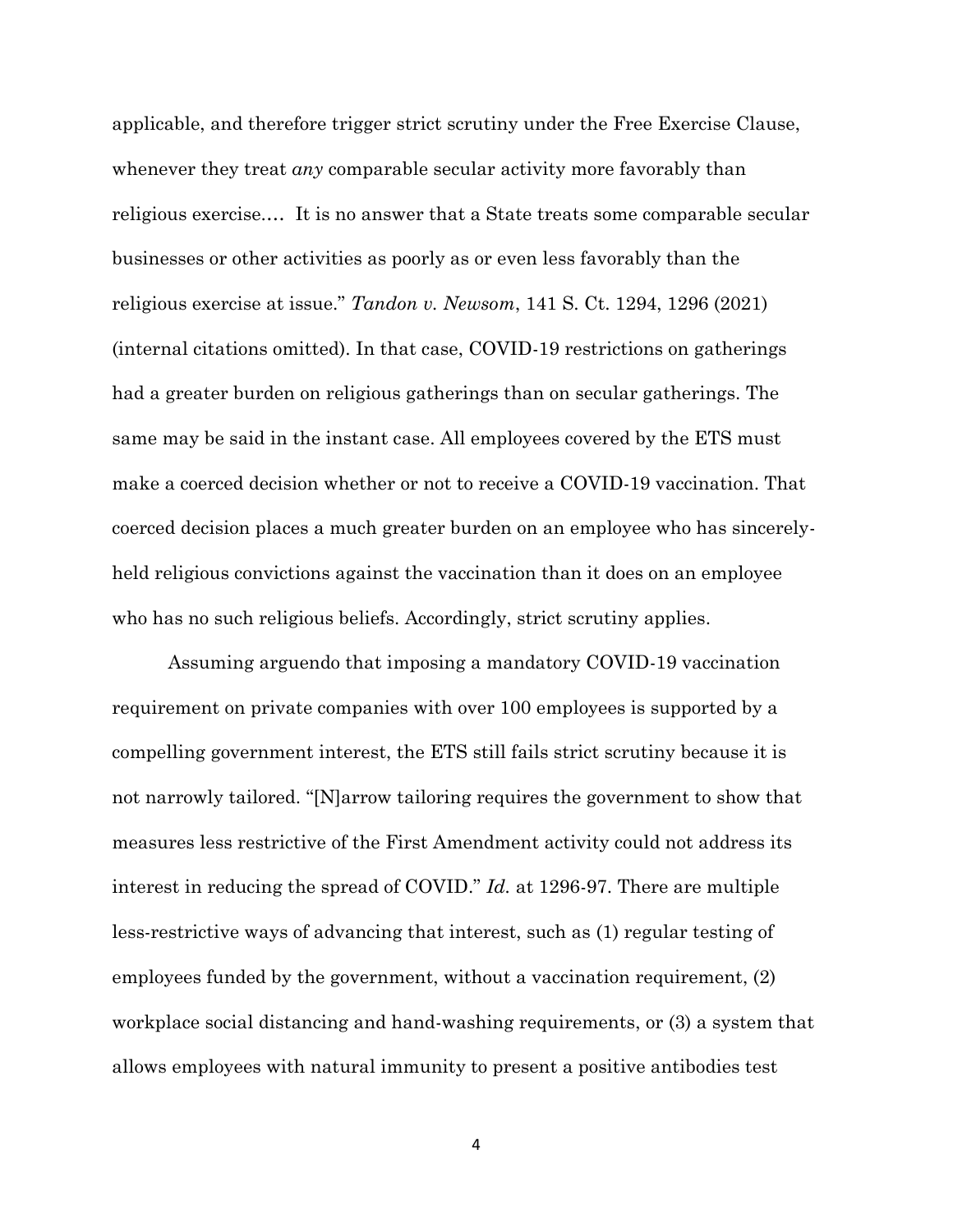result in lieu of being vaccinated. The ETS fails even to consider these lessrestrictive alternatives. Petitioner North Dakota employees are therefore likely to prevail on this claim.

#### **B. The ETS Denies Fifth Amendment Liberty Interests**

All employees affected by the ETS possess an additional fundamental right that the ETS infringes. That right is a substantive liberty interest protected by the Due Process Clauses of the Fifth and Fourteenth Amendments. Over the past century, the Supreme Court has recognized multiple liberty interests that trigger strict or heightened scrutiny. As Chief Justice Rehnquist summarized in 1997, "the 'liberty' specially protected by the Due Process Clause" has been interpreted to protect eight specific fundamental rights beyond those enumerated in the Bill of Rights. *Washington v. Glucksberg*, 521 U.S. 702, 720 (1997). Two of those rights are at stake in the instant matter: the right "to bodily integrity," *id*.; *Rochin v. California*, 342 U.S. 165 (1952); and the right to refuse unwanted medical treatment, *Glucksberg*, 521 U.S. at 720; *Cruzan v. Director, Missouri Dept. of Health*, 497 U.S. 261, 278-279 (1990).

The right to bodily integrity was recognized in *Rochin* with the holding that a detainee could not be forced to take an emetic drug against his consent. *Rochin*, 342 U.S. at 173-174. It was further developed in *Riggins v. Nevada*, 504 U.S. 127, 135 (1992), where the Court held that only an "essential" or "overriding" state interest could overcome a person's "interest in avoiding involuntary administration" of antipsychotic drugs. The Court again applied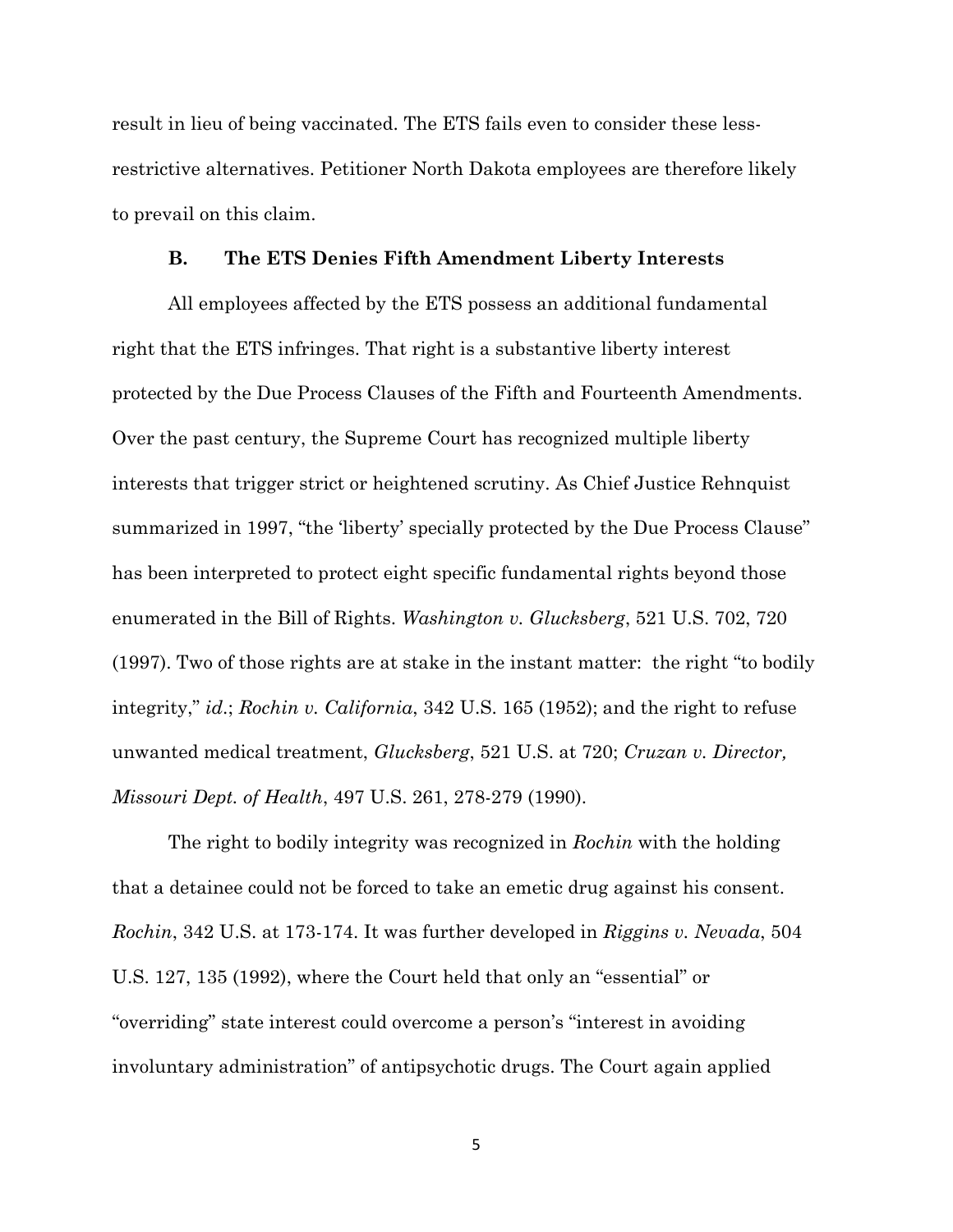heightened scrutiny when this right was infringed in *Sell v. United States*, 539 U.S. 166, 179 (2003) (involuntary administration of antipsychotic drugs could only be sustained if state demonstrated that it was "necessary significantly to further" state interest).

The related right to refuse unwanted medical treatment mandated by the government has been given an equally high level of constitutional protection. It was recognized in *Cruzan*: "the principle that a competent person has a constitutionally protected liberty interest in refusing unwanted medical treatment may be inferred from our prior decisions." 497 U.S. at 278. As the Court later commented: "The right assumed in *Cruzan* … was not simply deduced from abstract concepts of personal autonomy. Given the common-law rule that forced medication was a battery, and the long legal tradition protecting the decision to refuse unwanted medical treatment, our assumption was entirely consistent with this Nation's history and constitutional traditions." *Glucksberg*, 521 U.S. at 725.

The right to refuse an unwanted vaccination falls squarely within both the right to refuse unwanted medical treatment and the right to bodily integrity. When the government restricts this right, its actions must survive strict scrutiny. In *Sell*, the Court applied a version of strict scrutiny, placing the burden on the government to demonstrate an "essential" or "overriding" state interest. 539 U.S. at 178-79 (*citing Riggins*, 504 U.S. at 134, 135). The government must then demonstrate that the means chosen were "necessary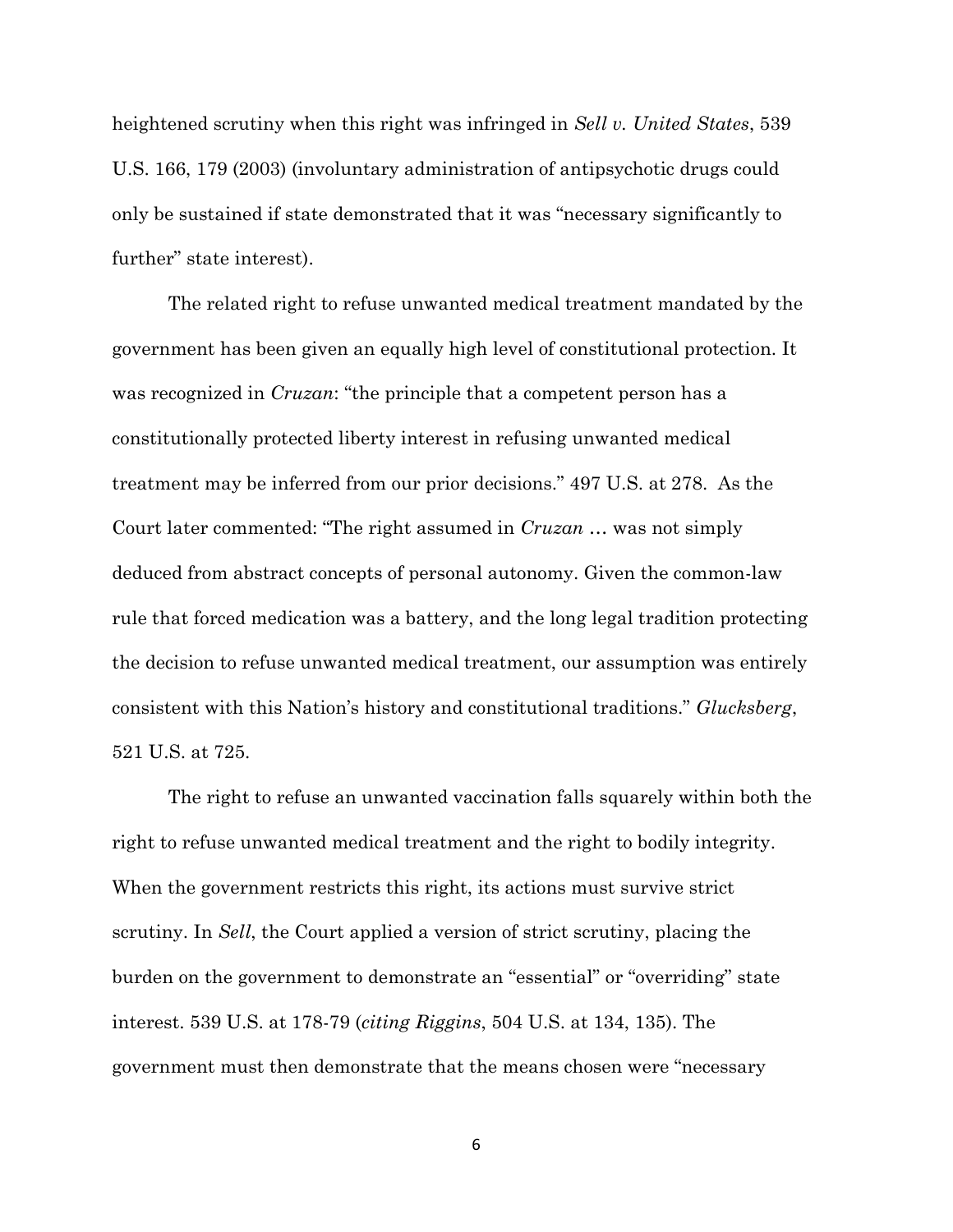significantly to further" that interest. *Id*. at 179.

In this case, the ETS does not force every employee to take the vaccine; but it does severely burden the right to say no. As noted *supra*, the cost of testing imposes a penalty of approximately \$7,696 per year upon those who exercise their constitutionally-protected liberty interest. In addition to being forced to pay this expense, such employees are also compelled to wear masks even though they have tested negative for COVID-19—an utterly pointless requirement that serves as a scarlet letter identifying them to other employees and customers.

Assuming *arguendo* that the Government's interest in reducing the incidence and severity of COVID-19 is essential, they would nonetheless falter on the second prong of the test: that the means chosen is both necessary and significantly furthers the interest. As stated *supra*, the mandatory vaccination regime of the ETS is not necessary because there are less restrictive alternatives such as (1) regular testing of employees funded by the government, without a vaccination requirement, (2) workplace social distancing and hand-washing requirements, or (3) a system that allows employees with natural immunity to present a positive antibodies test result in lieu of being vaccinated. The Government also must demonstrate that the ETS regime will *significantly* further that interest—a difficult burden to meet. The information presented by the Government in the issuance of the ETS is purely speculative regarding the hoped-for success of the vaccine mandate.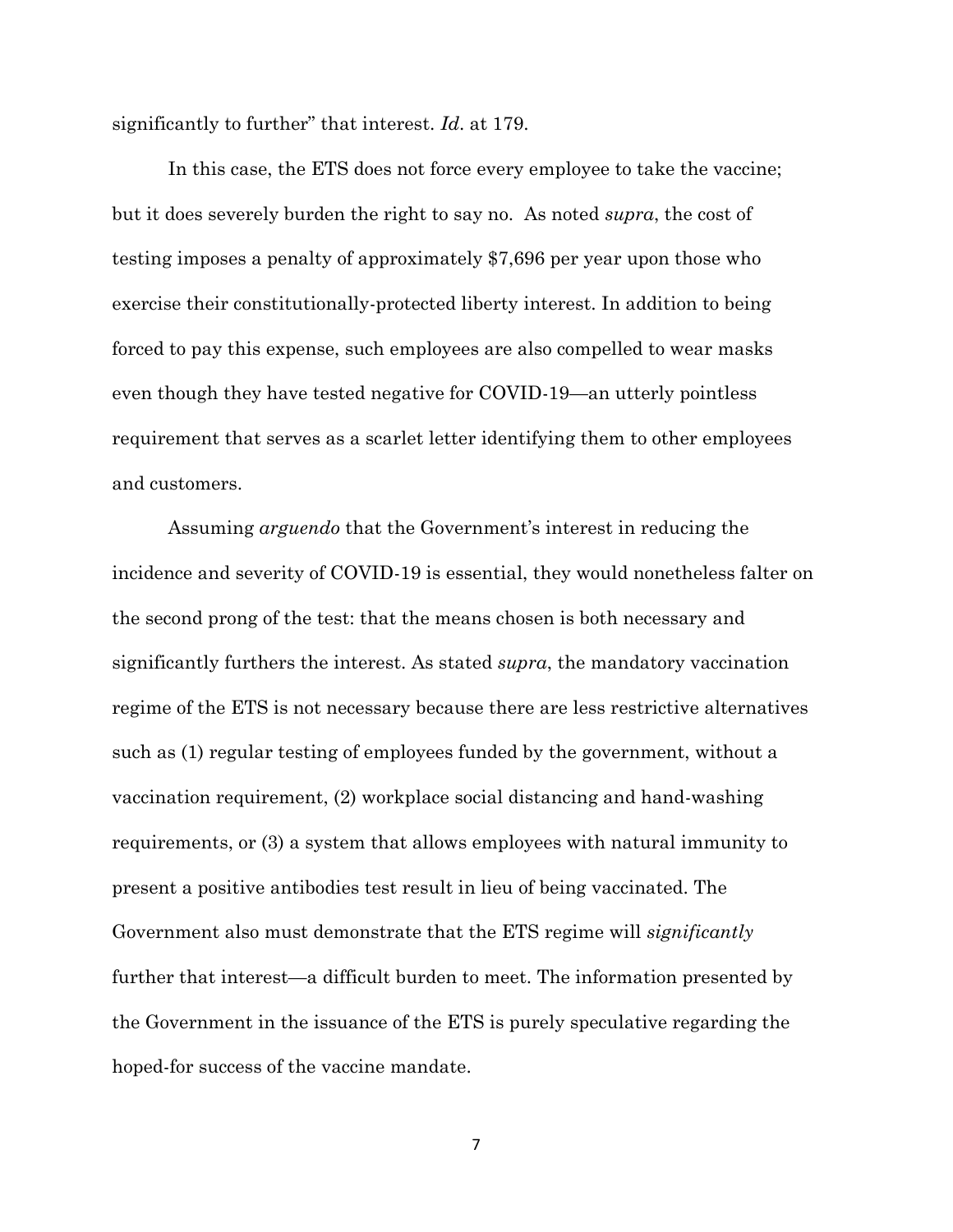The Government may answer that the 116-year-old case of *Jacobson v. Massachusetts*, 197 U.S, 11 (1905), in which the Supreme Court held that a state could constitutionally require members of the public to be vaccinated against smallpox, supports the ETS mandate in the instant case. However, the *Jacobson* case fails to provide adequate support for the ETS for three reasons.

First, the *Jacobson* holding is of little relevance in the modern jurisprudential era because it was decided before the development of strict scrutiny analysis and the definition of the fundamental rights that trigger strict scrutiny. As the Second Circuit recently held in a COVID-related case, the lower Court's "reliance on *Jacobson* was misplaced.… *Jacobson* predated the modern constitutional jurisprudence of tiers of scrutiny [and] was decided before the First Amendment was incorporated against the states…." *Agudath Isr. v. Cuomo*, 983 F.3d 620, 635 (2020). As Justice Gorsuch recently noted, "*Jacobson* hardly supports cutting the Constitution loose during a pandemic. That decision involved an entirely different mode of analysis, an entirely different right, and entirely different kind of restriction." *Roman Cath. Diocese v. Cuomo*, 141 S. Ct. 63, 70 (2020) (Gorsuch, J., concurring). *Jacobson*'s antiquated line of reasoning simply cannot be transposed to the analysis of fundamental rights that applies in the context of the ETS today.<sup>2</sup>

<sup>2</sup> In addition, the danger present by smallpox a century ago was much greater. The smallpox case mortality rate is 30%, compared to the COVID-19 case mortality rate in the United States of only 1.6%. See Joel Bremen, et al., Diagnosis and Management of Smallpox, NE J. Med. 2002, 346:1300-1308, available at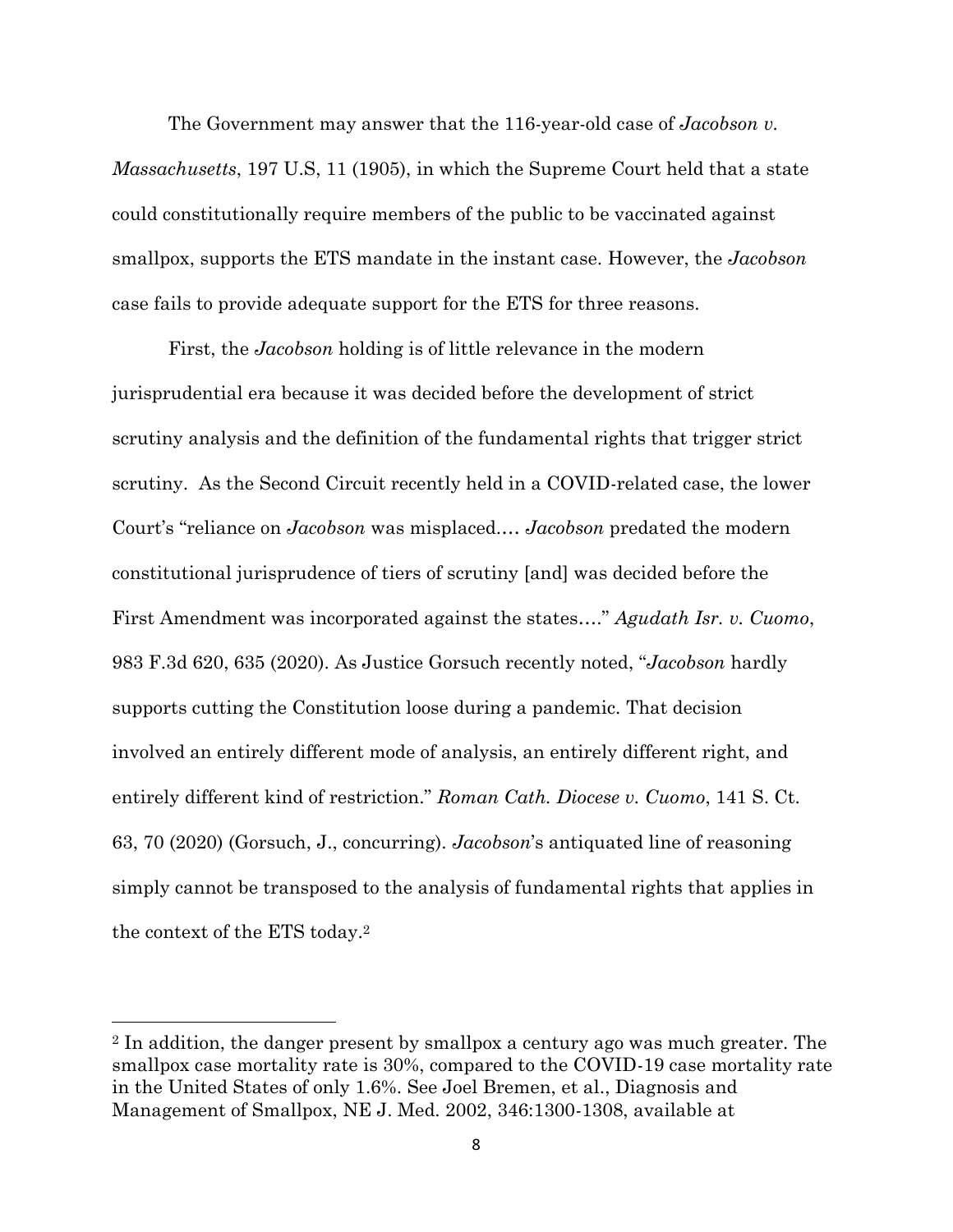Second, the *Jacobson* Court itself specifically pointed out that the decision would have been different if there had been a constitutionally protected right at issue. The Court noted that "even if based on the acknowledged police power of a state," a public health measure "must always yield in case of conflict with … any right which [the Constitution] gives or secures." *Jacobson* at 25. Although the constitutional liberty interests in refusing unwanted medical treatment and bodily integrity were not yet recognized by the Court in 1905, they are now. *See Glucksberg* at 720. Among those constitutionally protected rights are the right to bodily integrity and the right to refuse unwanted medical treatment. *Id*. Therefore, according to *Jacobson* itself, the existence of a constitutionally protected interest changes the outcome. The passage of time has therefore changed the direction of the *Jacobson* holding.

Third, if the Government is going to argue that *Jacobson* remains a binding and relevant decision, they must be prepared to take the entirety of *Jacobson*. The *Jacobson* Court also held that the federal government has no constitutional role in mandating vaccinations. As the *Jacobson* Court put it:

The safety and the health of the people of Massachusetts are, in the first instance, for that Commonwealth to guard and protect. *They are matters that do not ordinarily concern the National Government*. So far as they can be reached by any government, they depend, primarily, upon such action as the State in its wisdom may take…

197 U.S. at 38 (emphasis added). In short, *Jacobson* cannot save the ETS for

https://www.nejm.org/doi/10.1056/NEJMra020025; Mortality Analyses—Johns Hopkins Coronavirus Resource Center at https://coronavirus.jhu.edu/data/mortality.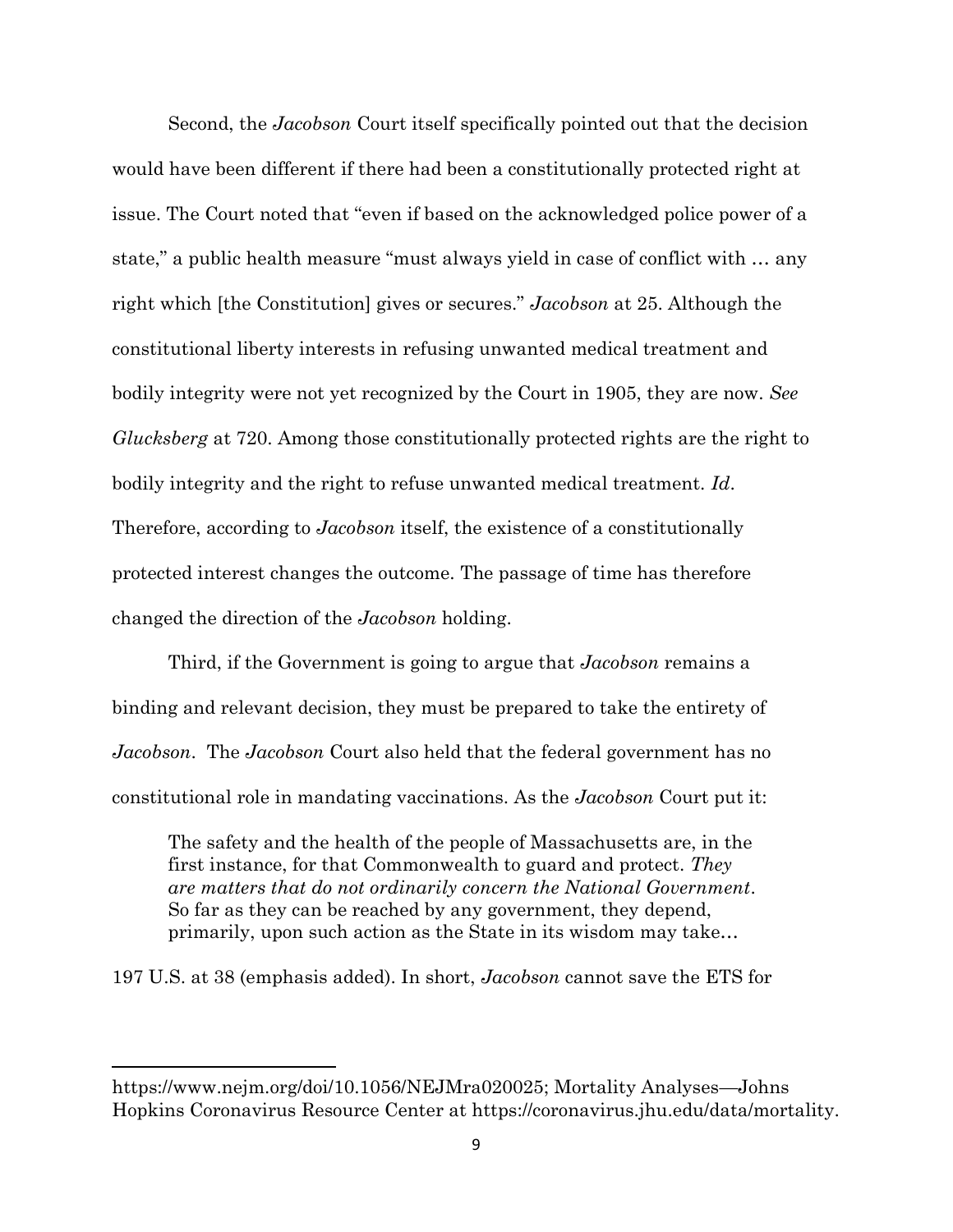multiple reasons. For these reasons, Petitioner North Dakota employees are likely to prevail on their liberty interest claim.

#### **C. The ETS Breaches the Limits of the Commerce Power**

Congress enacted the Occupational Health and Safety Act in 1970 as a regulation of commerce between the states, under Article I, Section 8, of the United States Constitution. As Congress explained in the Act's statement of findings and declaration of purpose and policy, it was an exercise of the Commerce Power:

The Congress declares it to be its purpose and policy, through the exercise of its powers to regulate commerce among the several States and with foreign nations and to provide for the general welfare, to assure so far as possible every working man and woman in the Nation safe and healthful working conditions.

29 U.S.C. § 651(b). Similarly, the Act "authoriz[es] the Secretary of Labor to set mandatory occupational safety and health standards applicable to businesses affecting interstate commerce." 29 U.S.C.  $\S 651(b)(3)$ . To the extent that a standard promulgated by OSHA regulates commercial activities that "have a substantial effect on interstate commerce," it would be within the scope of the commerce power. *United States v. Darby*, 312 U.S. 100, 118-119 (1941). However, this ETS goes far beyond the regulation of activities affecting interstate commerce. As such, it is unconstitutional.

Four-square guidance on the Commerce Power question, in this case, was provided in *National Federation of Independent Businesses v. Sebelius*, 567 U.S. 519 (2012) (*NFIB*). In *NFIB*, the Affordable Care Act's individual mandate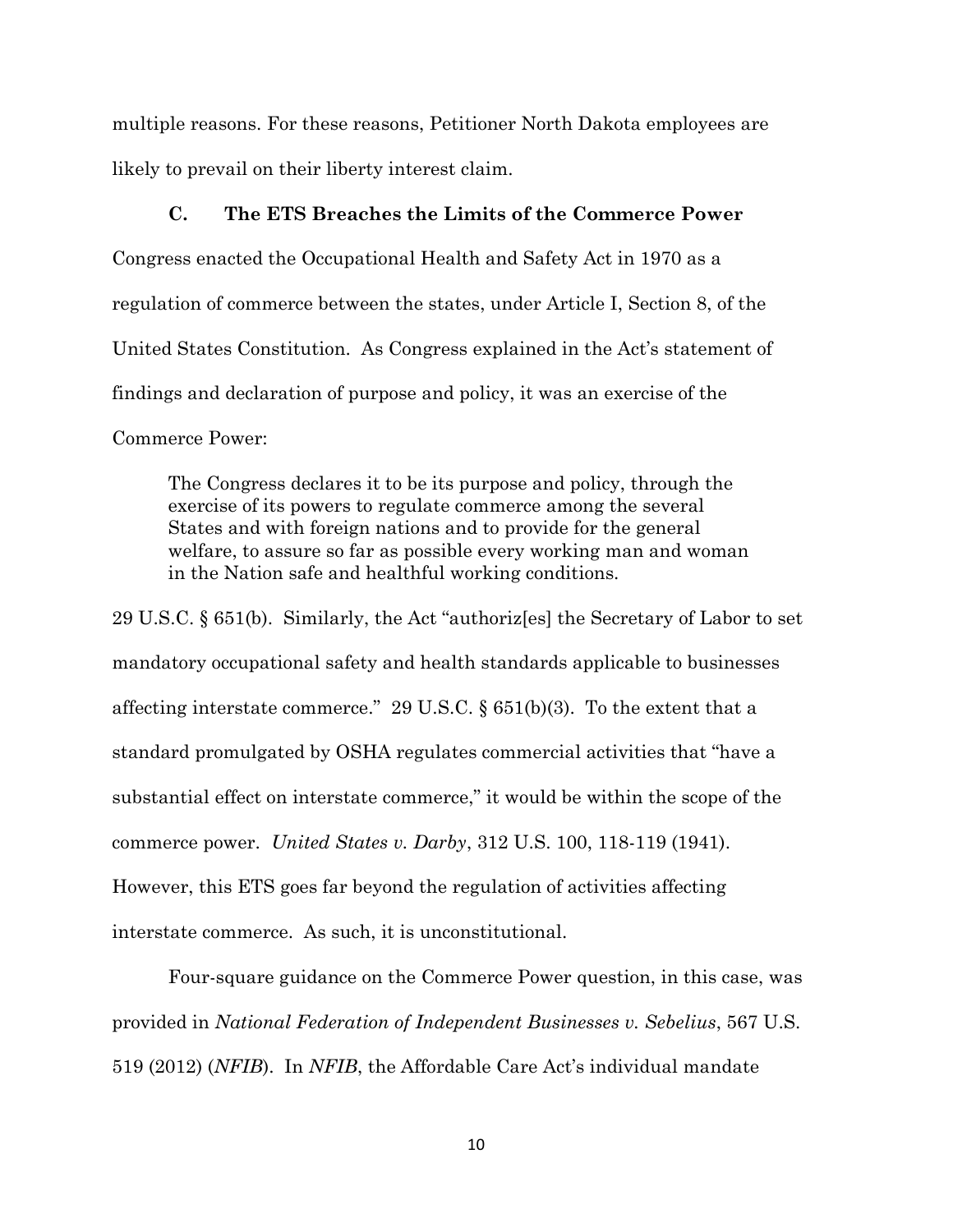requiring Americans to purchase health insurance was held to be outside of Congress's authority to regulate commerce because it forced individuals who did not want to purchase an item in commerce (health insurance) to purchase it, nonetheless. As the Court noted, "Congress has never attempted to rely on that power to compel individuals not engaged in commerce to purchase an unwanted product." *Id*. at 549. In the instant case, OSHA is doing the same thing: forcing individuals to purchase an unwanted product. The Government may quibble that the COVID-19 vaccinations are subsidized by the federal government. But there is no denying that there is a purchase each time a vaccination occurs. The COVID-19 vaccinations cost up to \$39.<sup>3</sup> The makers of the vaccines are paid for their products, and the consumers are making subsidized purchases.

The *NFIB* Court explained that forcing individuals to make unwanted healthcare-related purchases is certainly not a regulation of commerce since "[t]he power to regulate commerce presupposes the existence of commercial activity to be regulated. If the power to 'regulate' something included the power to create it, many of the provisions in the Constitution would be superfluous." *NFIB*, 519 U.S. at 550. Here, too, the ETS at issue is an attempt to create commerce in vaccinations where it otherwise would not exist.

<sup>3</sup> Pursuant to contracts negotiated with the federal government, Pfizer is paid \$39 for its two doses of its vaccine, Moderna is paid \$32 for its two doses, and Johnson & Johnson is paid \$10 for its single dose. John LaMattina, "Suprising Cost for Covid-19 Vaccine Administration," *Forbes*, April 15, 2021, available at https://www.forbes.com/sites/johnlamattina/2021/04/15/surprising-cost-for-covid-19 vaccine-administration/?sh=3b02fb71362e.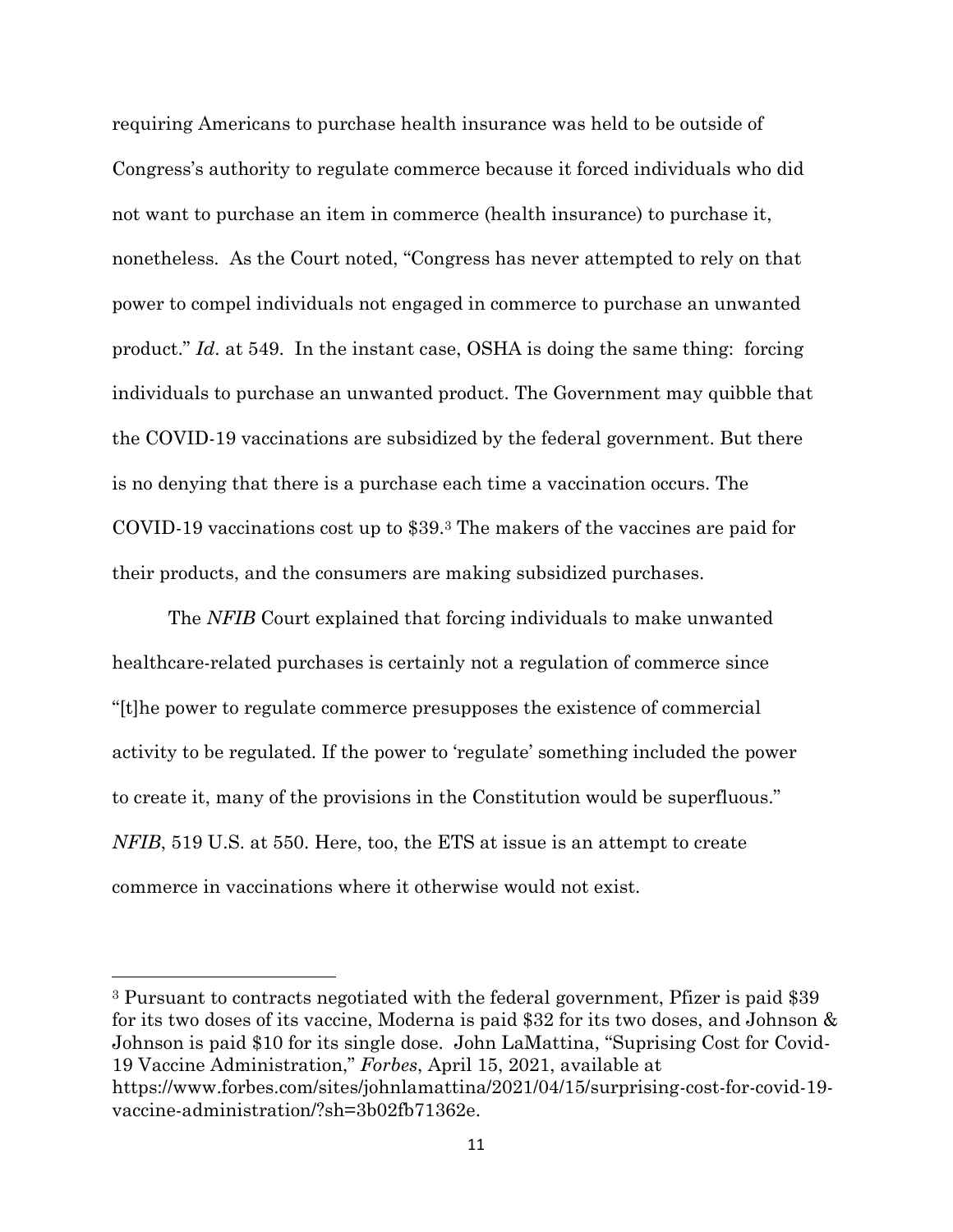The Government might answer that if the unvaccinated remain unvaccinated, that could conceivably affect interstate commerce by generating future healthcare commercial activity if those individuals become infected with COVID-19. But the *NFIB* Court emphatically rejected the argument that the failure of individuals to do what the government commands generates commerce and therefore brings the government decree within the scope of the Commerce Power:

The individual mandate, however, does not regulate existing commercial activity. It instead compels individuals to *become* active in commerce by purchasing a product, on the ground that their failure to do so affects interstate commerce. Construing the Commerce Clause to permit Congress to regulate individuals precisely *because* they are doing nothing would open a new and potentially vast domain to congressional authority. Every day individuals do not do an infinite number of things. In some cases they decide not to do something; others they simply fail to do it. Allowing Congress to justify federal regulation by pointing to the effect of inaction on commerce would bring countless decisions an individual could *potentially* make within the scope of federal regulation, and--under the Government's theory--empower Congress to make those decisions for him.

*Id*. at 552. The same analysis applies here. The federal government may not force

an individual to take a product that he does not wish to take under the guise of

regulating commerce.

The *NFIB* Court went on to explain its holding in words that are perfectly

applicable in the case at bar:

People, for reasons of their own, often fail to do things that would be good for them or good for society. Those failures--joined with the similar failures of others--can readily have a substantial effect on interstate commerce. Under the Government's logic, that authorizes Congress to use its commerce power to compel citizens to act as the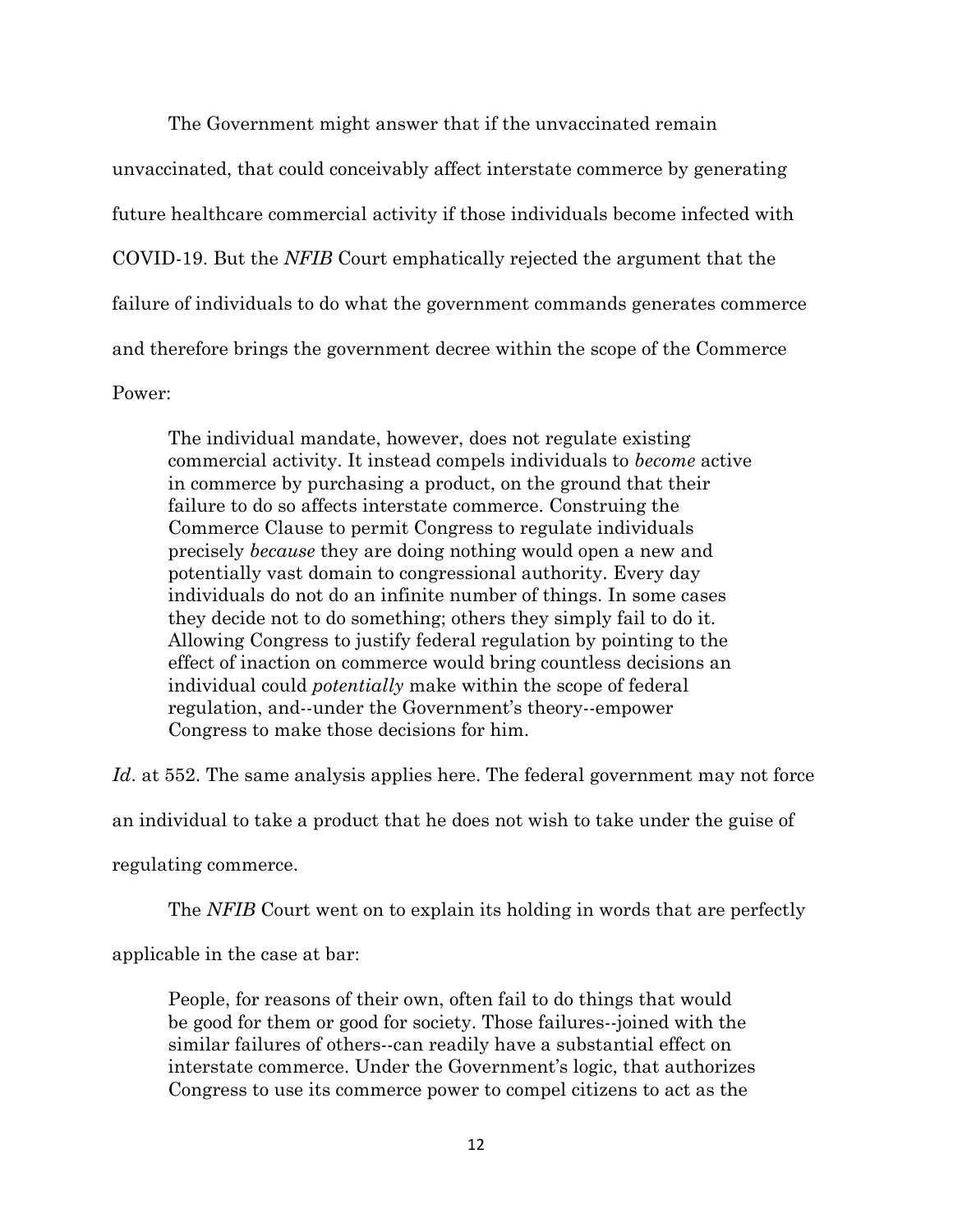Government would have them act.

*Id*. at 554-555. Congress cannot use the Commerce Power to force people "to do things that would be good for them or good for society." *Id*. at 554. The *NFIB* holding leads inexorably to the conclusion that ETS exceeds the federal government's authority under the Commerce Power. Applicants and the North Dakota employers and employees are therefore likely to succeed on the merits of this claim.

#### **D. The ETS Fails to Meet the Statutory Standard of Review**

Applicants BST Holdings, LLC, *et al*. present several reasons why the ETS does not meet the standards required by the OSHA statute. Petitioner North Dakota employers and employees agree with those reasons. The following additional arguments further support the conclusion that Applicants are likely to prevail on this claim.

An ETS issued by OSHA must meet a statutory standard of review that is more demanding than the familiar Administrative Procedure Act (APA) standard: "[W]e must take a 'harder look' at OSHA's [ETS] action than we would if we were reviewing the action under the more deferential arbitrary and capricious standard applicable to agencies governed by the APA." *Asbestos Info. Association/North Am. v. OSHA*, 727 F.2d 415, 421 (5th Cir. 1984); *American Fed'n of Labor v. OSHA*, 965 F.2d 962 (11th Cir. 1992) (courts take a hard look at ETSs, citing *Asbestos*). "The standard under which we review OSHA's new [ETS] is whether the Agency's action is 'supported by substantial evidence in the record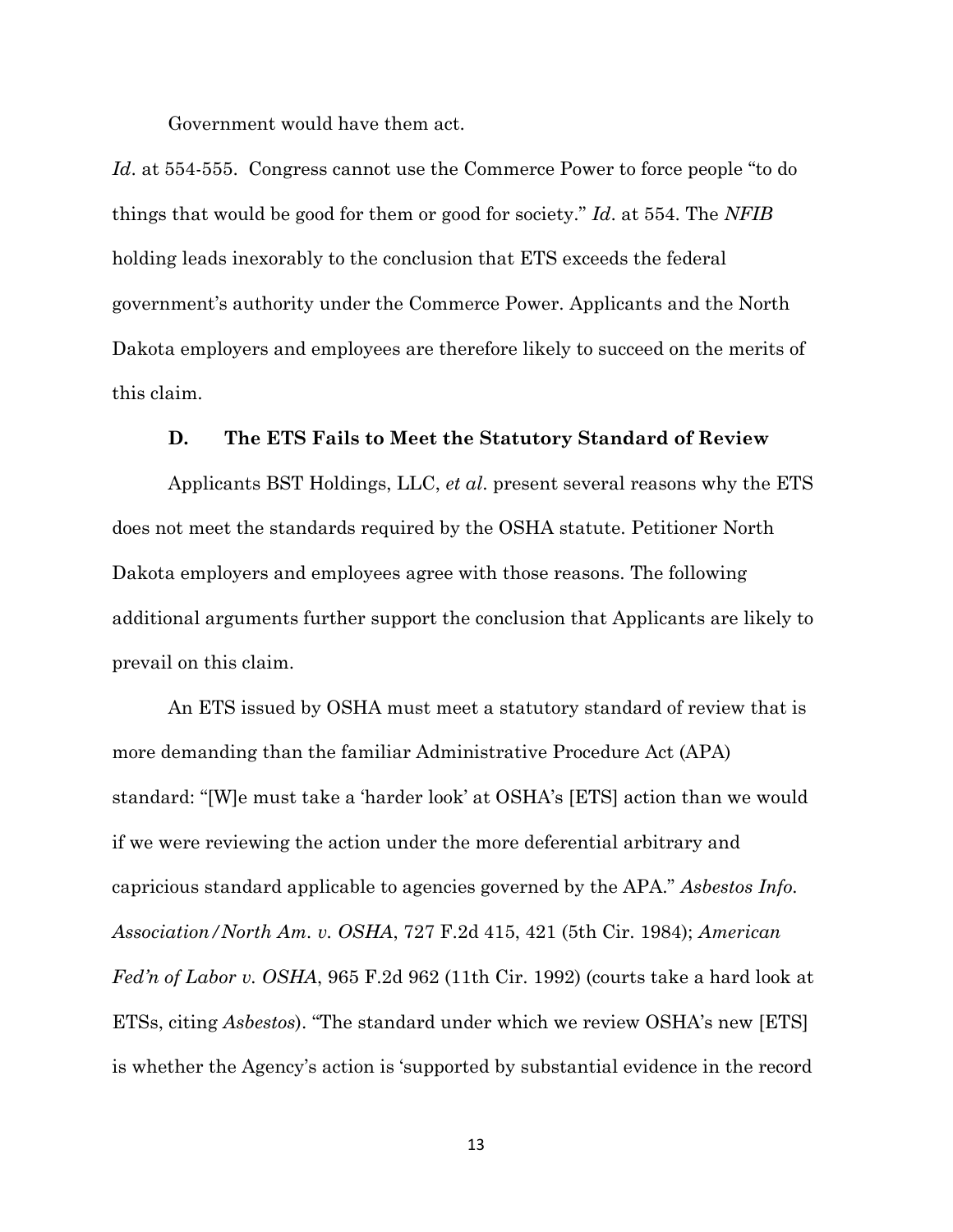considered as a whole.' 29 U.S.C. § 655(f))." *Id*. Among the hurdles that an ETS must clear is a heightened reasonableness standard. An ETS "requires that [Courts] inquire into whether OSHA 'carried out [its] essentially legislative task in a manner reasonable under the state of the record before [it].'" *Asbestos*, 727 F.2d at 421 (citing, inter alia, *Aqua Slide 'n' Dive Corp. v. Consumer Prod. Safety Comm'n*, 569 F.2d 831, 838 (5th Cir.1978)). Included in this heightened reasonableness review are the requirements of gravity and necessity. "[T]he gravity and necessity requirements lie at the center of proper invocation of the ETS powers." *Asbestos*, 727 F.2d at 424. There are four additional reasons why the ETS does not meet the necessity requirement beyond those presented by Applicants.

First, the ETS fails to meet the necessity requirement because it is not accompanied by a complete cost-benefit analysis that fully accounts for the adverse economic impact of the ETS on workers who lose their jobs and on employers who lose their employees. "The protection afforded to workers should outweigh the economic consequences to the regulated industry." *Asbestos,* 727 F.2d at 423 (*citing*, *American Petroleum Institute v. OSHA*, 581 F.2d 493, 502-03 (5th Cir.1978) *aff'd sub nom Industrial Union Department v. API*, 448 U.S. 607

[T]here is *not* an abundance of evidence about whether employees have actually left or joined an employer based on a vaccine mandate…. OSHA has examined the best available evidence it could locate in the timeline necessary to respond with urgency to the grave danger addressed in this ETS. Based on [OSHA's polling], OSHA is persuaded that the net effect of the OSHA ETS on

(1980)). Yet OSHA appears to admit that its own data is inadequate: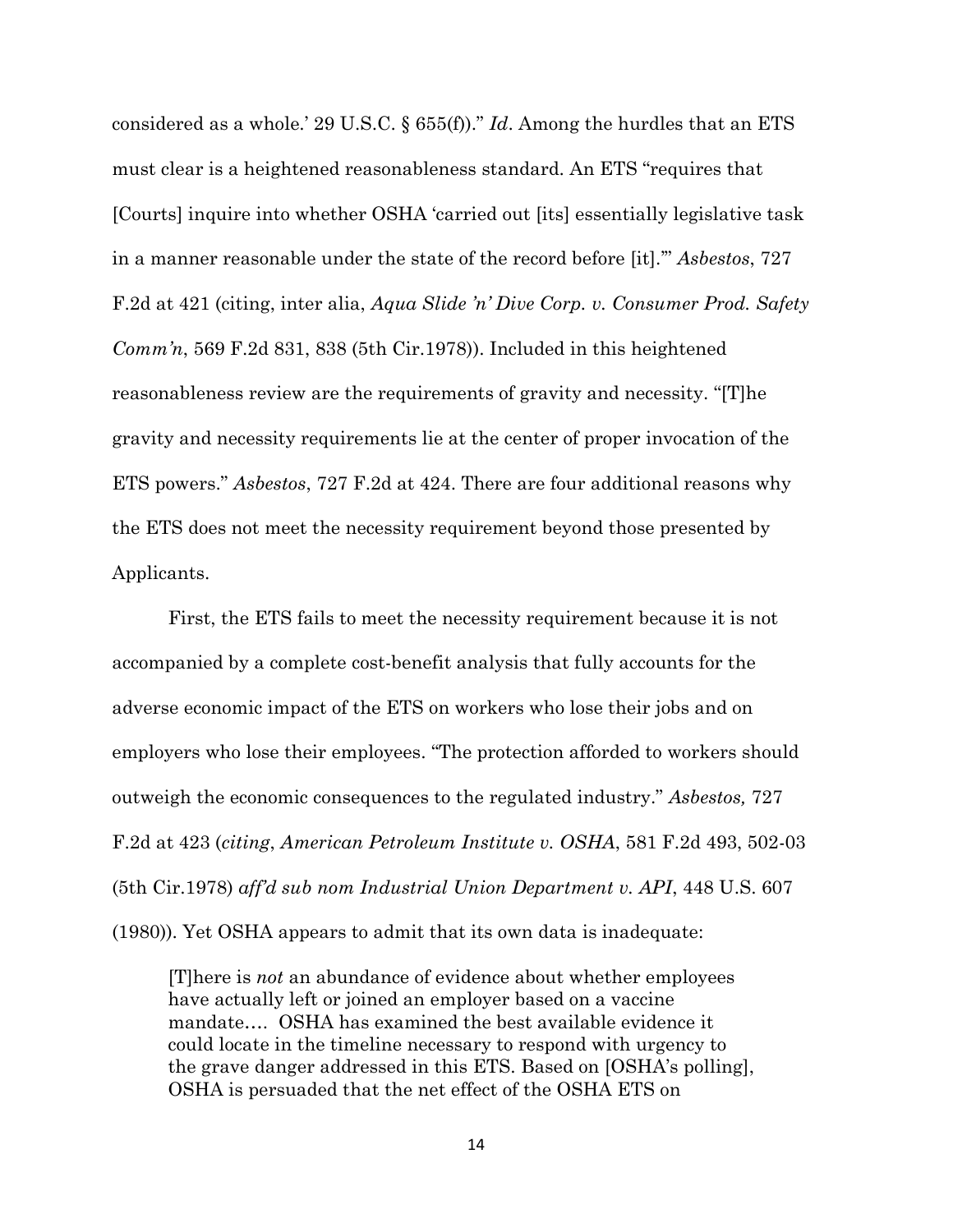employee turnover will be relatively small.

ETS at 61474-75 (emphasis added). Contrary to OSHA's assertions, like the declarations of the North Dakota company owners describe, the ETS will have a destructive impact upon their businesses, as large percentages of their workforce will quit working for them. *See* Fleck and Miller Declarations, attached as Exhibits A and B, respectively.

Second, the ETS fails to meet the necessity requirement because it fails to explain why its approach is superior to alternatives. This is most evident in its failure to account for natural immunity derived from previously having the virus. Indeed, the ETS all but ignores natural immunity, which millions of Americans possess. Numerous studies have demonstrated that natural immunity is superior to the protection provided by the COVID-19 vaccines.<sup>4</sup> Moreover, the ETS offers no answer to the numerous empirical and clinical studies showing natural immunity to be *superior* to vaccinations, particularly in stopping the variants of COVID.<sup>5</sup> Therefore, the Government has offered no showing of necessity in treating those with natural immunity as if they have no immunity at all. The

<sup>4</sup> *106 Research Studies Affirm Naturally Acquired Immunity to Covid-19*, BROWNSTONE INSTITUTE (Oct. 17, 2021), available at

https://brownstone.org/articles/79-research-studies-affirm-naturally-acquiredimmunity-to-covid-19-documented-linked-and-quoted/.

<sup>5</sup> For example, in Israel the vaccinated had a 13.06-fold greater risk of infection from the Delta variant than did those with natural immunity. The vaccinated were also at greater risk of requiring hospitalization. Sivan Gazit, et al., *Comparing SARS-CoV-2 Natural Immunity to Vaccine-Induced Immunity*, MedRxiv (2021), *available at* https://www.medrxiv.org/content/10.1101/2021.08.24.21262415v1.fulltext.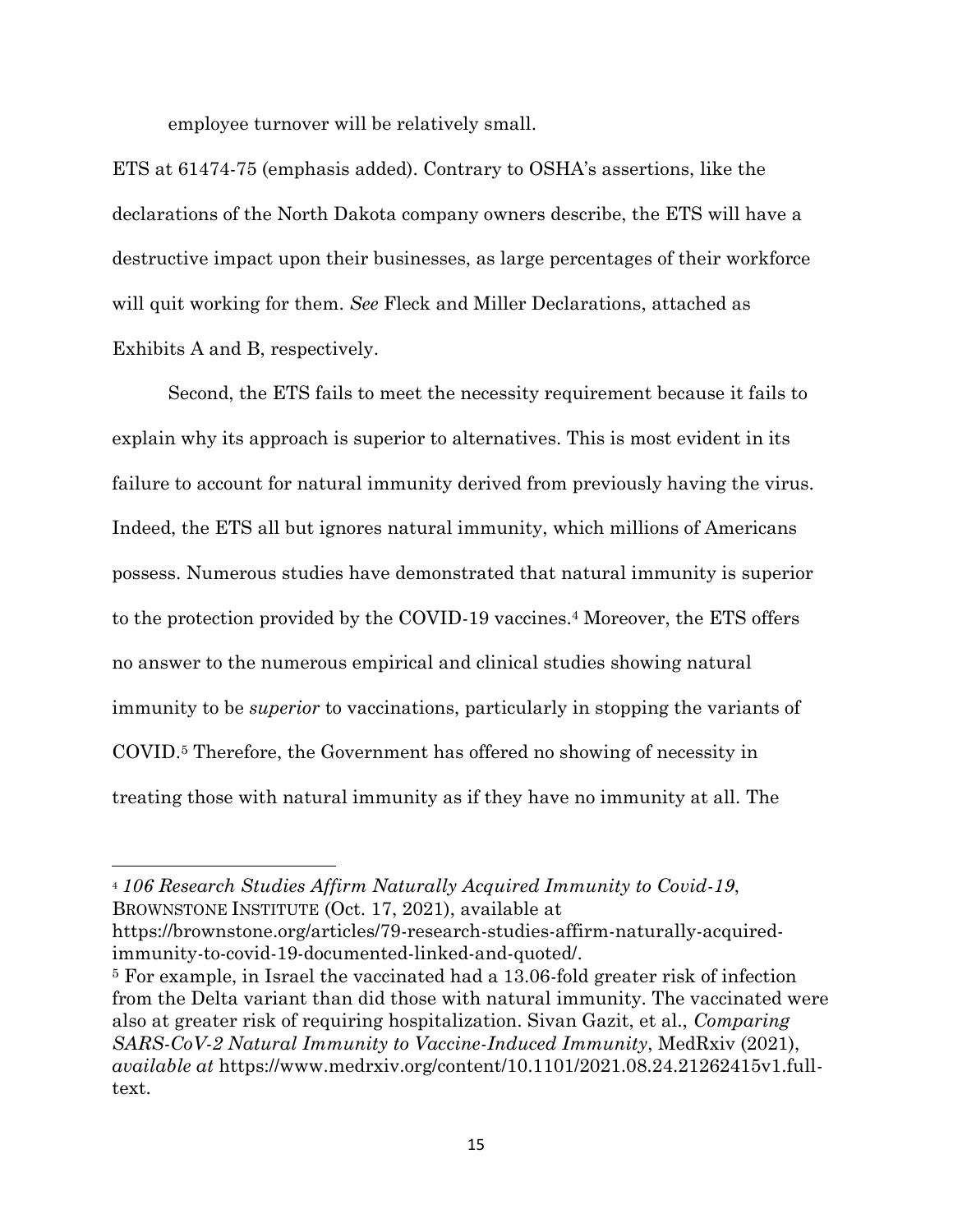ETS's disregarding these many studies also disproves the assertion that the OSHA record is comprehensive. A notice and comment period would have allowed commenters to present the many studies ignored by OSHA.

The ETS could have been designed in a more narrowly-tailored and sophisticated way, allowing employees who possess natural immunity to opt out by taking an antibody test to show that they possess the antibodies that fight COVID. The ETS also could have been designed to simply require social distancing and regular, government-funded testing of all employees, with no vaccine mandate. Because the ETS does not explain why its approach is superior to these alternative approaches, it fails to satisfy the necessity requirement.

Third, the ETS is irrational in its application of the mask requirement. *See* ETS at 61450-61456. The ETS requires employees who choose not to take the vaccine to be tested weekly. As soon as they test *negative*, however, they are required to *wear a mask*, while vaccinated co-workers (who have not tested negative) need not wear a mask. Thus, the mask regime is perfectly irrational. If the most effective use of a mask is to prevent an infected person from spreading the virus,<sup>6</sup> then the employees who have *not* presented a negative test result should be the ones wearing masks because vaccinated persons can become

<sup>6</sup> *See* Food and Drug Administration (FDA) guidance at

https://www.fda.gov/medical-devices/coronavirus-covid-19-and-medical-devices/facemasks-barrier-face-coverings-surgical-masks-and-respirators-covid-19 ("Face masks . . . may help prevent people who have COVID-19 from spreading the virus to others.")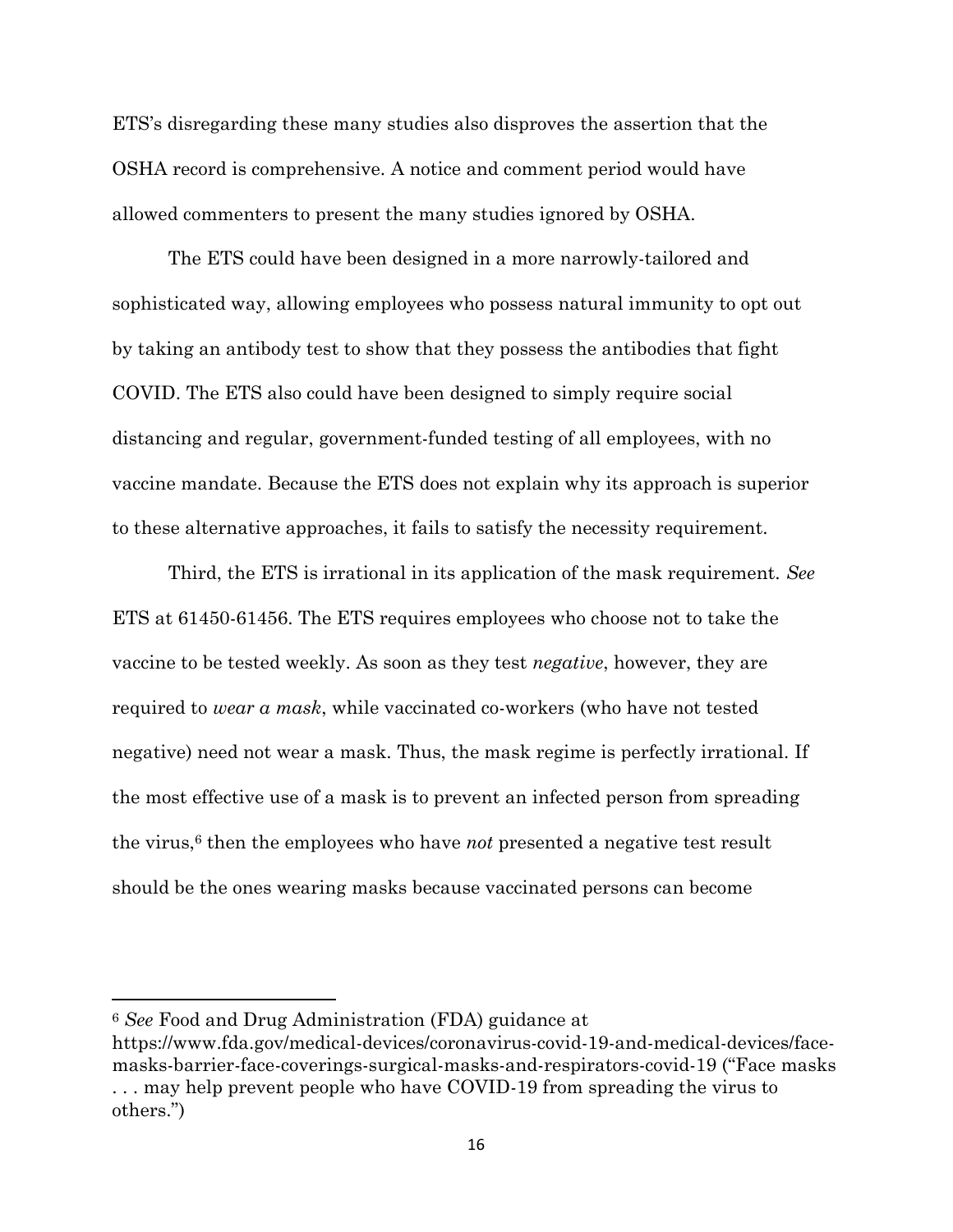infected with COVID-19 and can transmit the virus to others.<sup>7</sup> For all these reasons, Applicants are likely to prevail on the merits.

#### **II. Irreparable Harm to North Dakota Employers and Employees**.

Petitioner North Dakota employers face devastating and irreparable consequences if the ETS is not stayed immediately. Compliance with the ETS would likely cause DTN Staffing to lose 40 to 50 percent of its workforce. Miller Insulation would likely lose more than 25 percent of its workforce. Fleck Decl. ¶ 10, Miller Decl. ¶¶ 5, 8. As a result, their revenues would drop precipitously; DTN staffing would likely lose \$9-12 million in the coming year. Fleck Decl. 1 12. Miller Insulation would likely suffer losses exceeding \$1 million. Miller Decl. ¶ 10. Moreover, Petitioner North Dakota employers are ill-equipped to implement or enforce compliance with the ETS mandate. Fleck Decl. ¶ 13.

North Dakota employee Petitioners face severe and irreparable injuries as well. Petitioners Haws and Ortiz would be forced to choose between their jobs and freely exercising their religious faith. Haws Decl. (Exh. C); ¶ 6; Ortiz Decl. (Exh. D) ¶ 4. Petitioners at DTN staffing would likely be forced to quit their jobs and suffer financial hardship. Johnston Decl. (Exh. E) ¶ 8; Sharma Decl. (Exh. F) ¶ 7. Petitioners at Miller Insulation would face the same hardship or the expense of weekly testing. Janz Decl. (Exh. G) ¶ 10, Miller Decl. (Exh. B) ¶ 9.

<sup>7</sup> Centers for Disease Control and Prevention (CDC) Director Rochelle Walensky has stated: "[U]nlike with other variants, vaccinated people infected with Delta can transmit the virus." Emily Kopp, *CDC Report Shows Vaccinated People Can Spread COVID-19*, ROLL CALL, July 30, 2021, available at https://www.msn.com/enus/news/us/cdc-report-shows-vaccinated-people-can-spread-covid-19/ar-AAML2bE.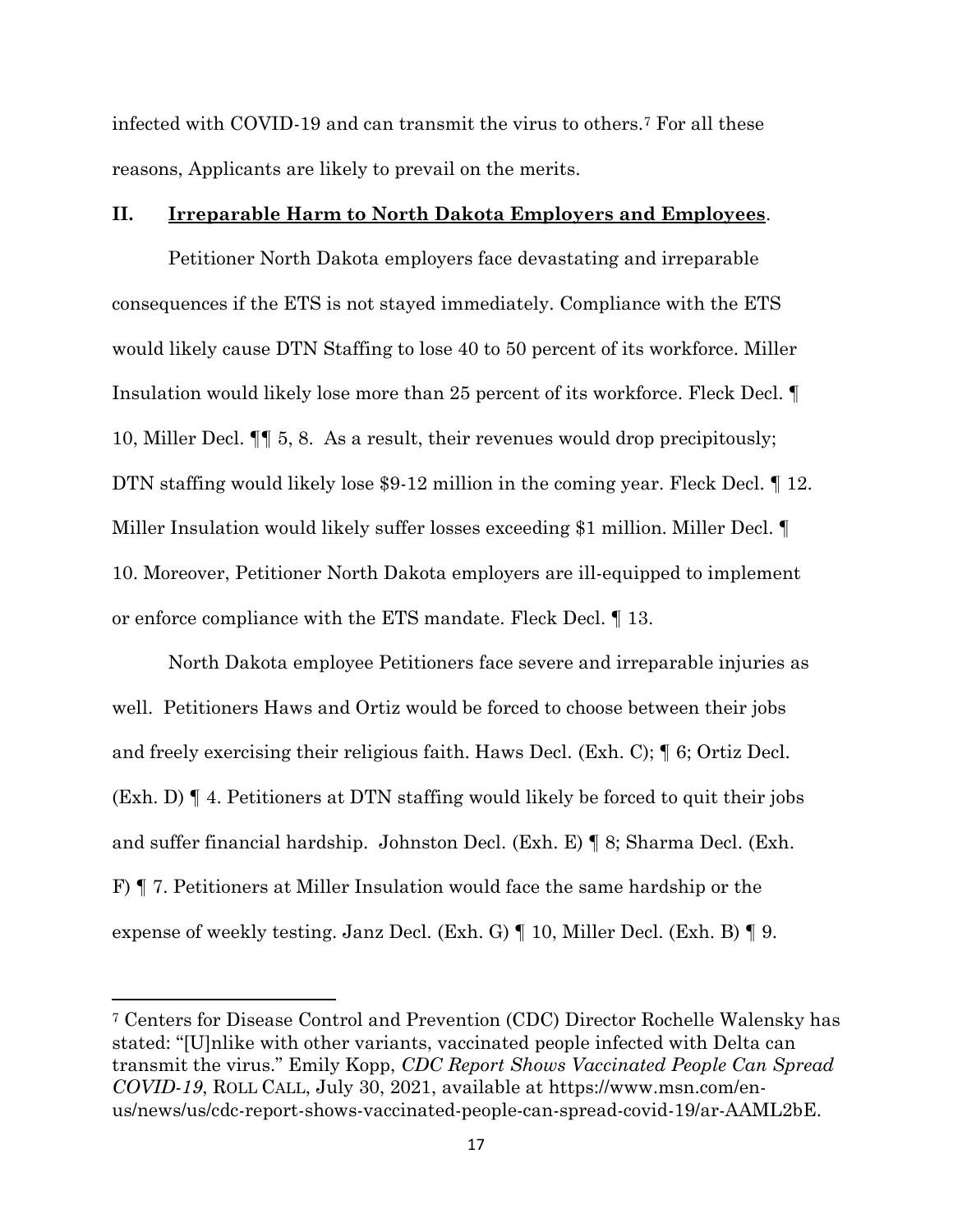And if an employee submits to the coercion and is vaccinated against his will, the vaccine cannot be reversed. It is irreparable. A stay is necessary to prevent these immediate injuries from occurring.

#### **III. The Balance of Hardships Favors a Stay.**

The economic loss and the loss of liberty suffered by Applicants and North Dakota employers and employees is not matched by any comparable hardship on the part of the Government. OSHA suffers no injury if the ETS is delayed while this Court adjudicates the matter. This is demonstrated by the fact that OSHA *delayed twenty-two months after the pandemic hit the United States before issuing the ETS*. Vaccines were already widely available when the new administration took office in January 2021. If this ETS was urgently needed, why wait until November 5, 2021, to issue it? Clearly, delay in execution of the ETS causes no injury to the Government; they, themselves, have embraced delay. The minimal additional delay while the courts consider the weighty constitutional and statutory questions at stake does not injure the Government.

In addition, private companies that favor the ETS would suffer no injury whatsoever from a stay because they are free to implement the regime of the ETS on their own, without compulsion from OSHA.

In the proceedings below, the Government argued that asserted increased health of the public resulting from the ETS's vaccine mandate should be weighed in their favor. However, that argument is highly speculative and is directed at the wrong inquiry. OSHA has offered no basis for predicting what number of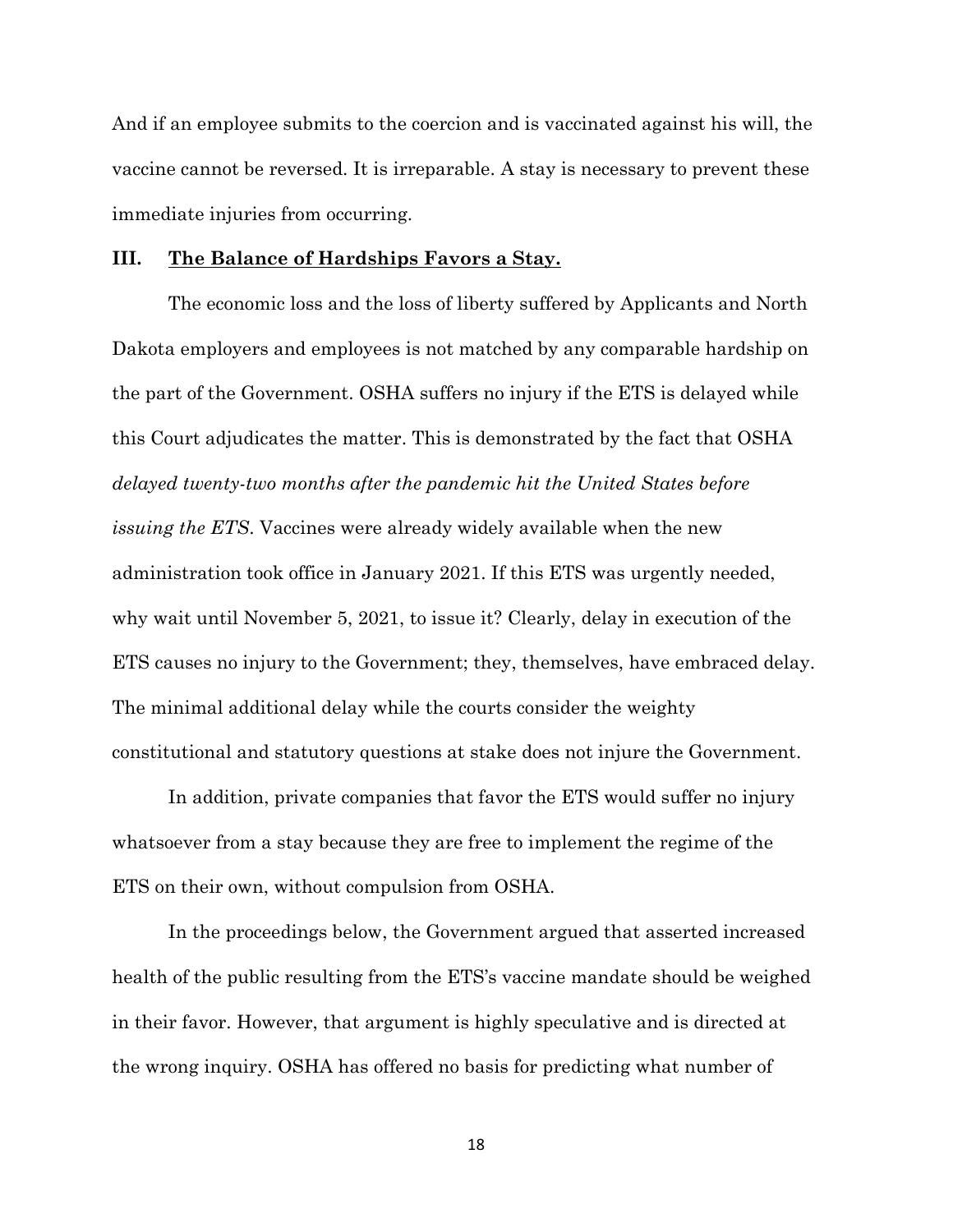employees would succumb to the pressure and get vaccinated, nor do they attempt to predict what the difference in total vaccinations would be if the ETS were implemented a few months sooner—and that is the relevant number here, not how many might occur over the years. The question is not what injuries might the Government suffer from a permanent stay. Rather, the question is what injuries might the Government suffer during a stay pending review. For these reasons, the balance of hardships is not even close. It favors Applicants and North Dakota employers and employees.

#### **IV. A Stay is in the Public Interest.**

A stay is in the public interest, which favors preserving the status quo and protecting the economic survival of affected companies and the liberties of their employees while the courts decide the complex constitutional and statutory questions at issue. A stay that "maintains the separation of powers and ensures that a major new policy undergoes notice and comment" is also in the public interest. *Texas v. United States*, 787 F.3d 733, 768 (5th Cir. 2015). A stay is particularly justified given that this is the broadest ETS ever issued in the history of OSHA, affecting millions of employees in irreversible ways.

#### **CONCLUSION**

For the reasons above, the Applicants' emergency motion should be granted, and the ETS should be stayed pending review.